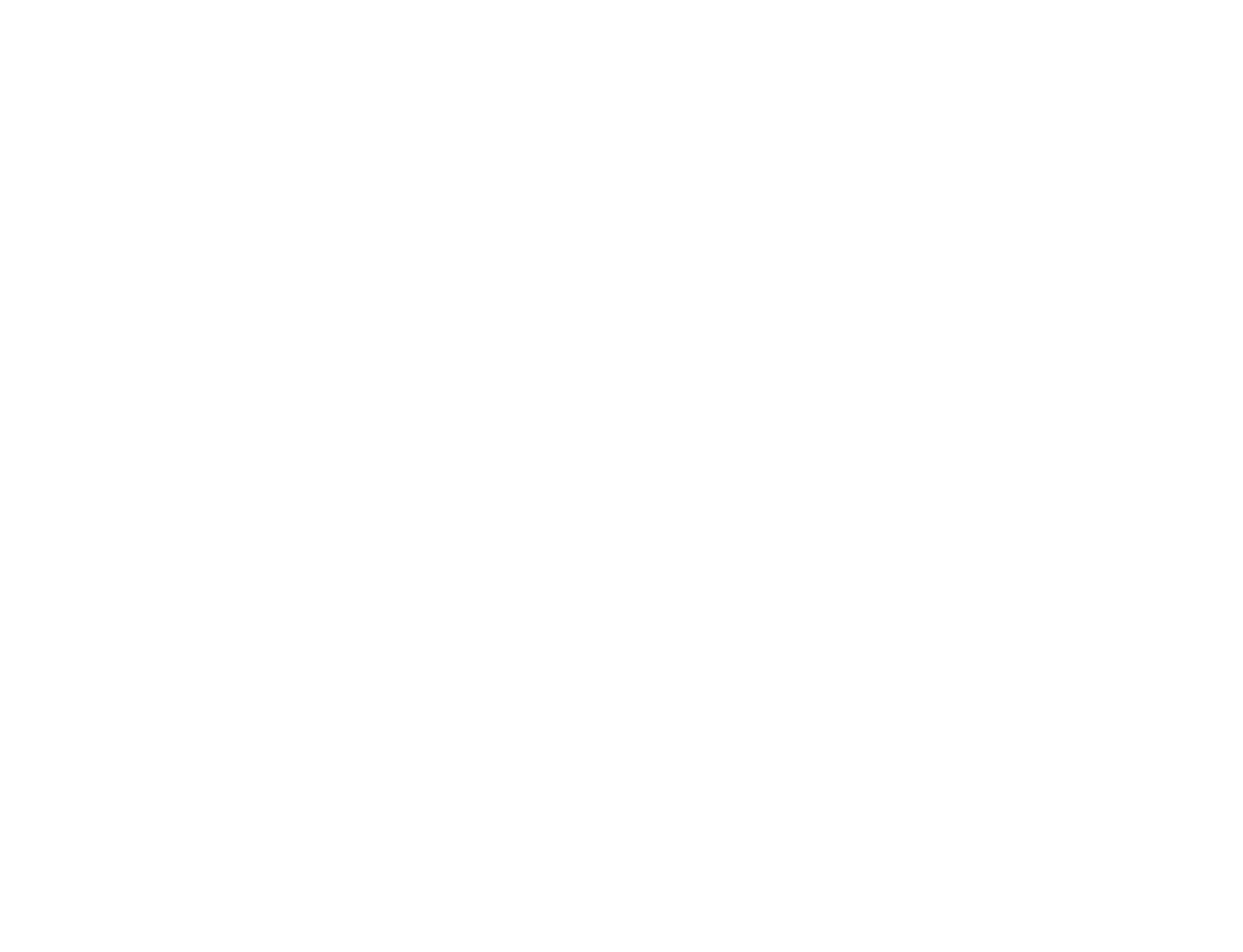## **TITELBLAD**

## **PROJEKT TITEL**

contrast

### **STUDIEENHED**

4. MA - Industriel Design, Lang afgang Arkitektur, Design og Medieteknologi Aalborg Universitet Efteråret 2010 - Foråret 2011

**TEMA**

Udvikling af en designstrategi til private label produktion

Projektgruppe MA4-ID1<br>Projektperiode 01.09.20 Samarbejdspartner

Projektperiode 01.09.2010 - 31.05.2011<br>Vejleder Kaare Eriksen Kaare Eriksen<br>glerups.dk

Oplag: 5 Sidetal: 23



Helle Mølgaard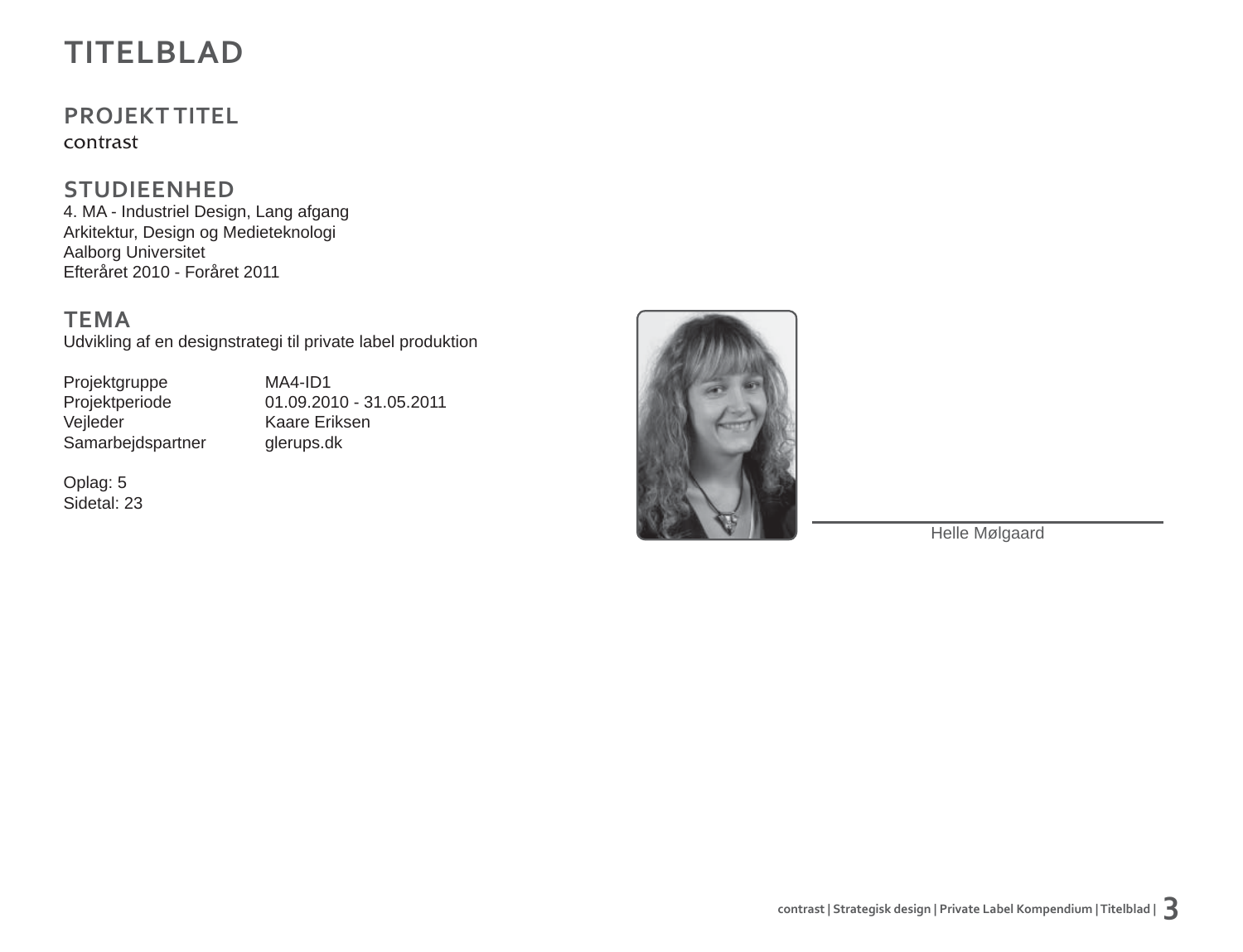## **INDHOLDSFORTEGNELSE**

| <b>DESIGNING FOR PRIVATE LABELS</b>                | 5  |
|----------------------------------------------------|----|
| Introduction                                       | 7  |
|                                                    |    |
| The Manufacturer's Design Strategy                 | 8  |
| Degree of relation                                 | 10 |
| The Industrial Designer's role getting complex     | 12 |
| Design professionals and private labels - A survey | 13 |
| <b>PRIVATE LABEL TEORI</b>                         | 15 |
| Forbrugerkategorier og brandimage                  | 16 |
| Kortsigtet vinding eller langsigtet strategi       | 18 |
| <b>KONKLUSION OG REFERENCER</b>                    | 21 |
| Konklusion                                         | 22 |
| Referencer                                         | 23 |

### **INDLEDNING**

Dette kompendium forklarer kort de forskellige begreber og mekanismer, der gør sig gældende indenfor private label produktion. Det tager udgangspunkt i "Designing for Private Labels", som er en videnskabelig artikel indsendt til ICED 11 konferencen i København. Denne diskuterer relevansen af de industrielle designeres viden om private label strategier; hvor stor deres viden er om emnet og hvordan de opnår den.

Herefter beskrives nogle forskellige problematikker, producenten skal tage højde for, inden det besluttes om virksomhedens fremtidige strategi skal inkludere private label produktion.

#### **Læsevejledning**

Da dette kompendium tager udgangspunkt i den videnskabelige artikel, benyttes dennes metode for kilde- og illustrationshenvisning.

- Hver reference skrives [x], hvor x er et tal, der henviser til en specifik reference i litteraturlisten bagerst i kompendiet. Eksempelvis [5].
- Illustrationerne skrives *fig. x, ill. x* eller *tabel x, hvor x er nummeret på* den figur, fotoillustration eller tabel, der henvises til. Eksempelvis fig. 1, ill. 7 eller tabel 3.

Illustrationer, der ikke er egne, vil fremgå af illustrationslisten.

Den videnskabelige artikel henvender sig til et internationalt forum og er derfor på engelsk, modsat det resterende materiale.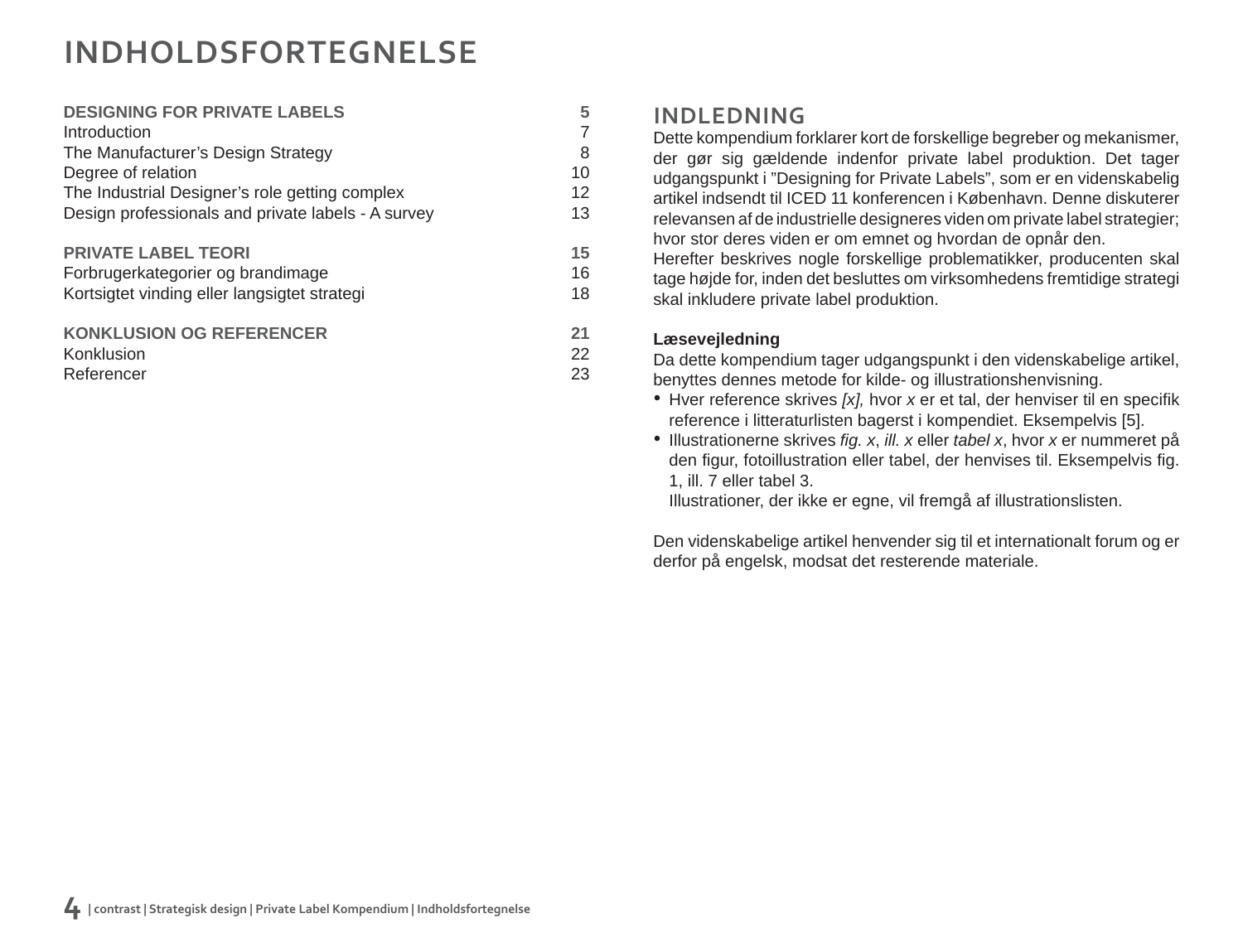### **AUTHORS ‐ HELLE MØLGAARD AND KAARE ERIKSEN**

#### **Abstract**

As private label is a growing phenomenon it challenges the manufacturer on several areas, which reflects on the company's strategy and further on to the conceptual level of the professional industrial designers.

By knowing the mechanisms of different strategic opportunities within private labelling, the industrial designers are able to support the chosen strategy through product development and adjustments for either brand or private label manufacturing. Still it seems like the industrial designers are not aware of these mechanisms.

This paper discusses the relevance of the industrial designers' knowledge of private label strategies, and gives an indication of how much is known by the industrial designers, how the knowledge is acquired and what is done to gain more information on the subject.

The most common definitions and strategies are outlined and their relevance for the design profession is described through a survey based upon the experience of Danish industrial designers.

*Keywords: Private label design, designer's role, strategic design, design management, branding, generic brands, retailers commodity brands, copycat, value innovator, premium brands, brand only, dual branding, dedicated private label, adopted sub-brands, separate developed brand, co-brand .*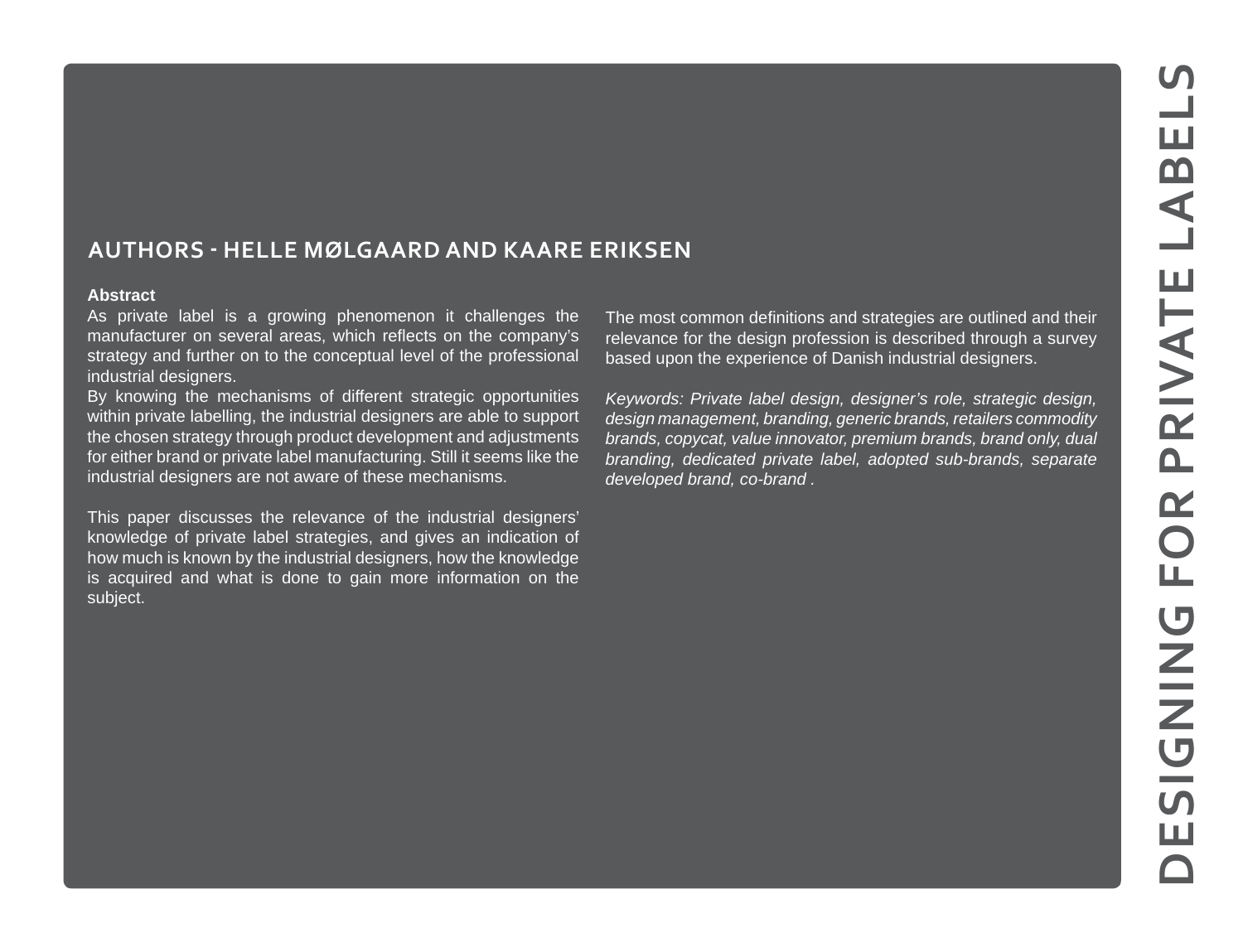## **INTRODUCTION**

Private labels' market share is growing and by 2008 the share consisted of 17% of all sold goods in Denmark and it is predicted to attain 50% in 2018 [6]. Kumar and Steenkamp [1] state that several manufacturers do not consider private label as a real competitor, and therefore the private labels are not included when benchmarking. In addition the consequences and opportunities might not be considered by the manufacturer when deciding private label production, which has an impact on:

- The business strategy including the conceptual level of the industrial designer
- The company's strategic survival.

#### **The industrial designer's role**

Due to the above-mentioned the manufacturer needs to consider private label as a possible threat or opportunity, and therefore the company has to gain knowledge of the subject and develop a long-term strategy including it, to choose a solution that suits the company. Based on the company's business plan a design strategy can be developed (fig. 1).

By using design as a strategic method, the company is able to link design and developing aspects to the company's common goal and vision.

Internally, the design strategy forms the design basis of future products, packaging, logo, marketing and any contact surface between the company and its customers, which ease the industrial designer's tasks. Externally, the company's values (including the brand's value) become clearer and stronger [10].

However, the industrial designer or a superior needs knowledge of the mechanisms of private label manufacturing, in order to develop a design strategy and support the overall business plan.

The private label topic consists of numerous definitions, and the most relevant to the industrial designer are specified and assisted by examples in order to make a common understanding.

### **BRAND VERSUS PRIVATE LABEL**

A *Brand* is owned and produced by the manufacturing company and distributed by retailers chosen by the manufacturer [1]. The well known brands are often referred to as *National Brands* and the relatively unknown as *Generic Brands* [3], [4].

*Private Label* is a store or retailer brand, which is exclusively owned, sold and distributed by the retailer making it possible to differentiate from other stores and gain store loyal customers. [1], [2]

### **THE DEVELOPMENT OF PRIVATE LABELS**

The private label phenomenon has evolved from the low budget products consisting of homogeneous goods of poor quality being anonymous in choice of label and packaging - the so-called **Generic** [1] or **Retailer Commodity Brands** [2].

Today store brands consist of products within different segments competing on price and/or quality in order to offer the customer alternatives to the manufacturer's brands and a better value for money or even brand value.

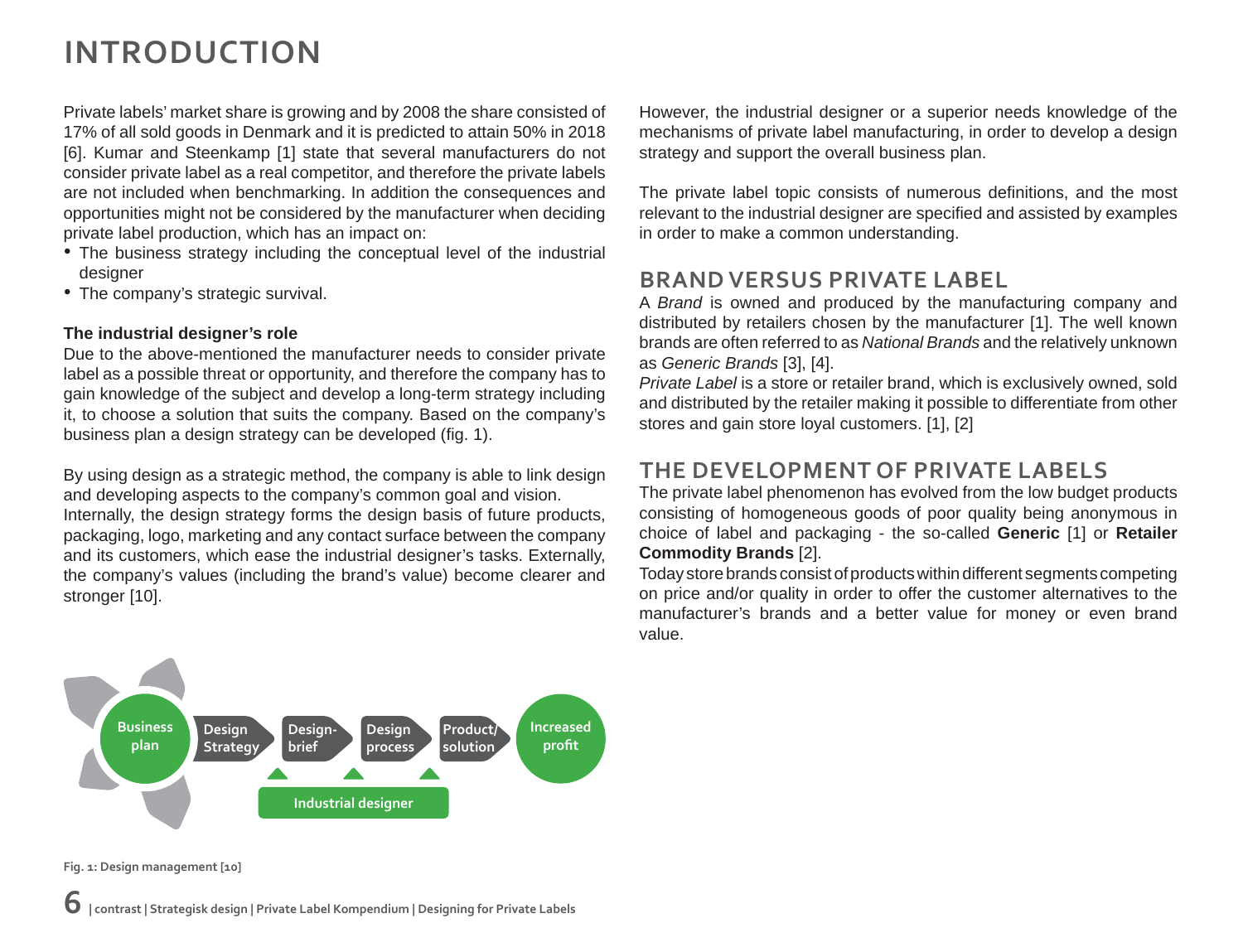Figure 2 shows the development from *Generic* to *Copycat*, *Value innovator* and *Premium*.

**Copycat** products imitate the leading manufacturer's brands' content, packaging, label and even the name, but the quality is often lower [1], [2].

*"Copycat brands are all about transferring profi t and revenue from the brands to the retailers."* [2, p. 101]

The **Value innovator** is an extension of the copycat [1] and they represent 50% of the private labels altogether [2]. Besides giving the customer the best value for money, it seeks to match the quality of the manufacturer's brand, through cost minimisation for instance by reducing the cost of the value chain or manufacturing.



**Quality: Private labels versus Brands**

**Fig. 2: Private label evolution including examples.**

Based on Kumar and Steenkamp [1, fig. 2-1, p. 31].

**Coop Danmark and Dansk Supermarked are Danish supermarket cooporations.**

*Value innovators* are often "house-of-store-brands", meaning stores offering only or primarily private labels, like IKEA, H&M and chains of discount stores like Aldi and Lidl.

#### *Ex. 1:*

*Even though Aldi is very price competitive, their private labels wins recognition in test like "Bedst i test" made by the Danish consumers' advisory council - Forbrugerrådet - and printed in the Danish magazine "Tænk" [11].*

*The test compares price and quality of the different products, for instance the nappy test of 2008 and 2010, which compared i.e. Aldi's nappy label "Vibelle" and leading brands as Libero and Pampers. In 2008 Vibelle won due to the quality and user satisfaction, even though it was the cheapest. Furthermore the test revealed the leading brands were often bought on sale, which makes the branding value too small to justify the big price differential, and therefore the customer is willing to buy Vibelle, even if they do not buy anything else in Aldi [7]. In 2010 Libero and Pampers fought back and won, but still closely followed by Vibelle [8], indicating the brand manufacturers need to take private labels serious in order to survive.*

**Premium** store brands are the retailer's unique high segment brands, which can compete in quality. They can be divided into two subcategories – **Premium price** and **Premium lite**, focusing on brand value and value for money, respectively [1]. This category is responsible for 30% of the private labels and might be the biggest competitive force of the retailers in the future [2].

The development of private labels indicates how important it is for a manufacturer to consider them as a business opportunity or a competitor when making a long-term strategy, and therefore the industrial designers' task and knowledge needs to be adjusted according to the problems, they have to solve.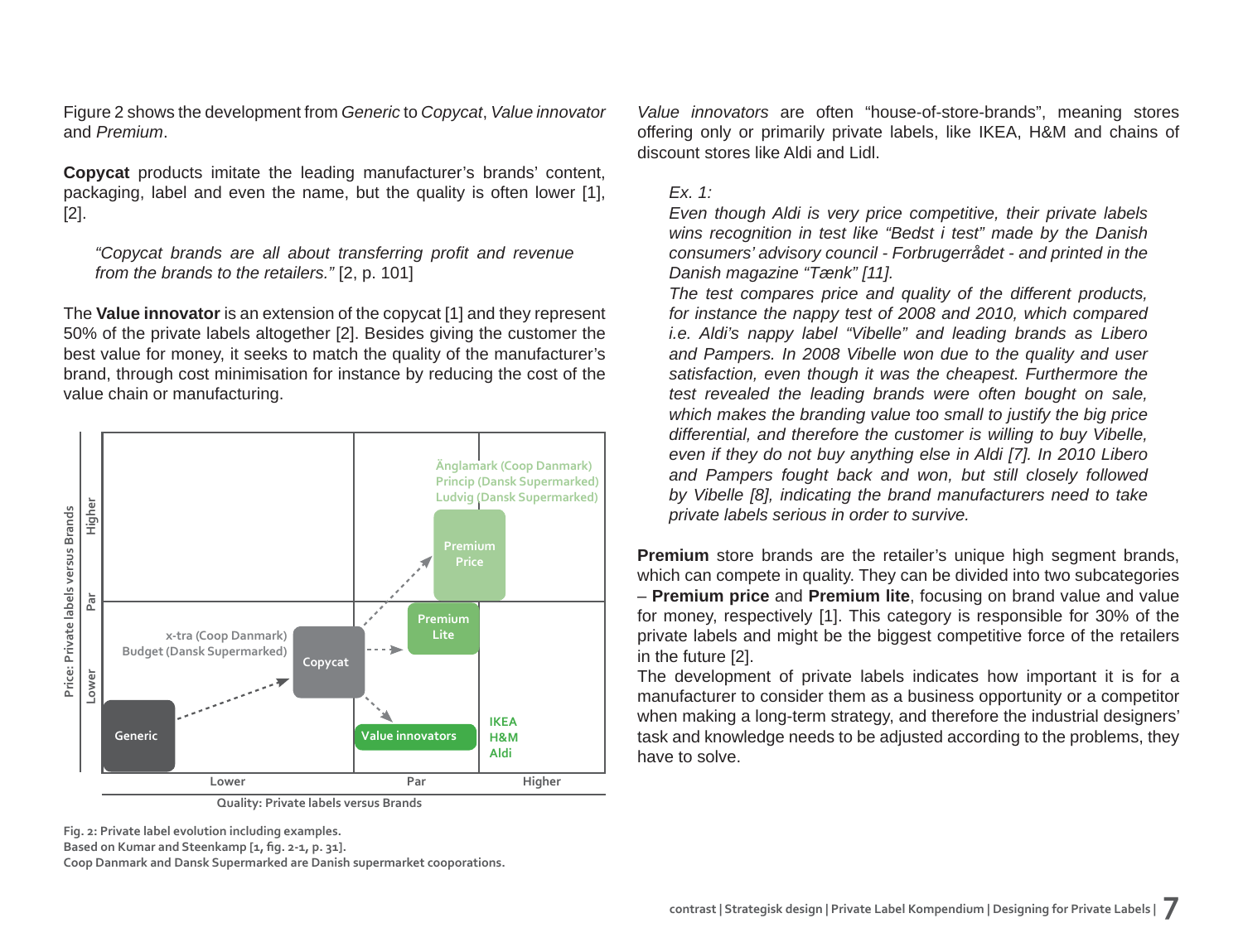## **THE MANUFACTURER'S DESIGN STRATEGY**

The manufacturer can use three different strategies – *Brand only*, *Dual branding* or *Dedicated private label production* (fig. 3). How each strategy has an influence on the tasks of the industrial designer is specified by table 1-3.



**Fig. 3: The manufacturer's strategies**

#### **Brand only manufacturer**

The *Brand only* manufacturers focusing on own brands exclusively and do not enter private label production, and therefore they can assure the consumer, that they do not manufacture similar goods as cheaper private labels. Still they have to consider private labels as a competitor, as ex. 1 showed how they can undermine brand value and win market shares.

#### **Dual brand manufacturer**

In the U.S. over half of all brand manufacturers use a *Dual brand* strategy producing both brands and private labels [1]. The largest challenge in transforming from a brand manufacturer to dual branding is to avoid the private labels cannibalising own brands and undermining their brand value. A long-term business plan and design strategy including knowledge of private label strategies is therefore of great importance, in order to support the company's strategic survival.

The dual brand manufacturers can choose to be anonymous to conceal their involvement or be written as an *OEM* or involve in a *co-branding*, to get credit for the product.

**OEM** is short for Original Equipment Manufacturer [12] and refers to the manufacturer of a product or component, which is used by another company and sold under its brand (Resellers).

Sometimes it also refers to the manufacturer using components from subsuppliers when producing own products (Value added resellers). The definition of *co-branding* will be described later on.

| Advantages<br>. Total focus of own brands.<br>• Able to focus on the brand<br>buyer and raise quality level,<br>innovation level and price<br>level [3].<br>Can assure the customer<br>of not producing cheaper | Disadvantages<br>• Loss of market<br>shares.<br>• Competitors grow<br>stronger, including<br>the private labels. | Design strategy<br>· Identify a specific target group.<br>Innovation of the brands.<br>• Form the basis of new ways to<br>marketing, in order to support<br>the brand value and function. | Ex. 2<br>Heinz reduced their product range,<br>became more innovative and used<br>new sales channels to overcome the<br>private label challenge. Thus, they are<br>now selling ketchup in a context, which<br>supports their products, e.g. together<br>with a grill or at cafeterias. [9] |
|-----------------------------------------------------------------------------------------------------------------------------------------------------------------------------------------------------------------|------------------------------------------------------------------------------------------------------------------|-------------------------------------------------------------------------------------------------------------------------------------------------------------------------------------------|--------------------------------------------------------------------------------------------------------------------------------------------------------------------------------------------------------------------------------------------------------------------------------------------|
| semilar goods.                                                                                                                                                                                                  |                                                                                                                  |                                                                                                                                                                                           |                                                                                                                                                                                                                                                                                            |

#### BRAND ONLY MANUFACTURER

Table 1: Brand Only - How the strategy reflects on the industrial designer's tasks.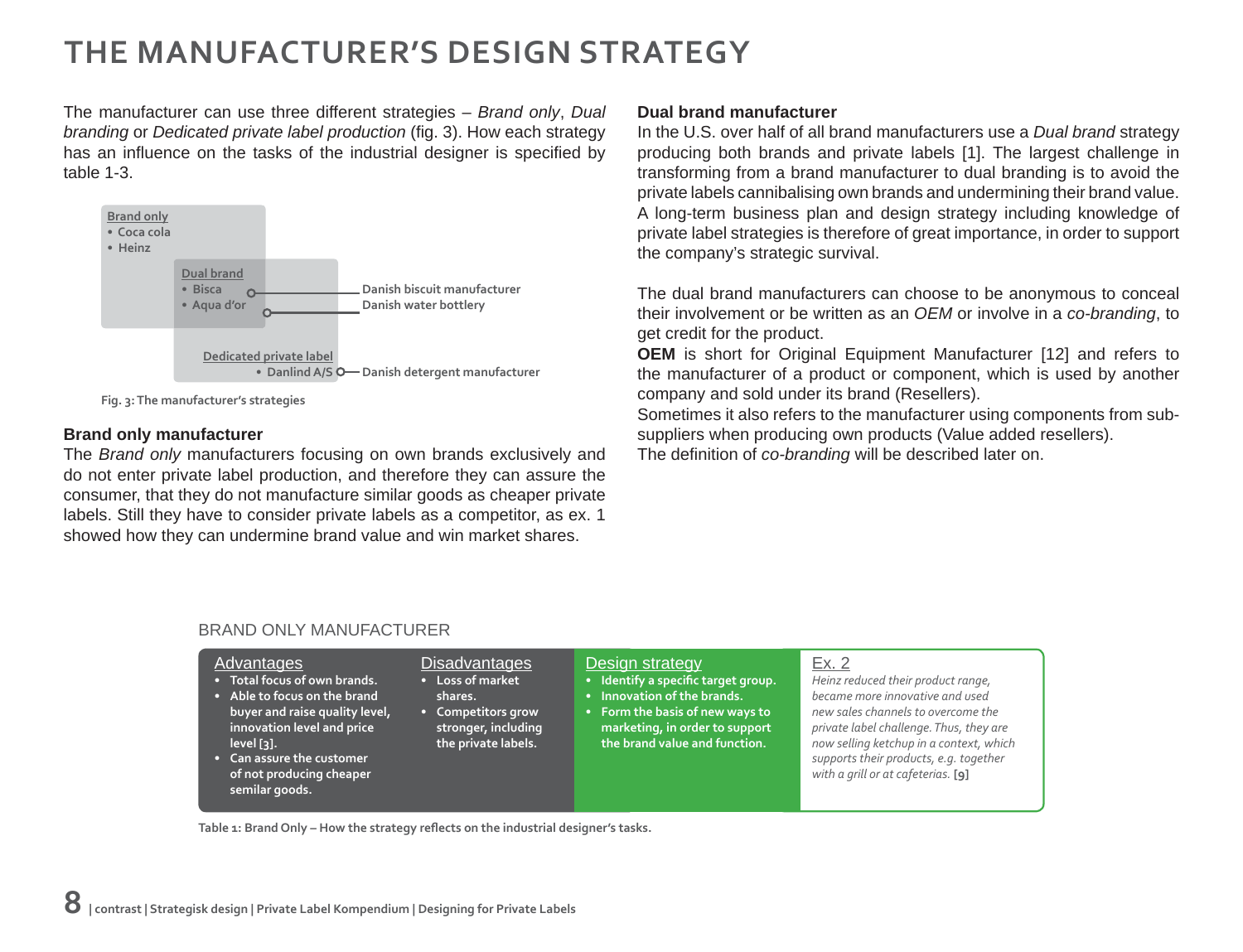#### **Dedicated private label manufacturer**

The *Dedicated private label* manufacturers function as sub-suppliers for the retailer, which makes them very dependent on the renewal of the contract. They are often small or middle sized companies, which own brands cannot compete with the market leaders [1], and through alliance with the retailer, the private label production allow them to challenge the manufacturer giants [6].

DUAL BRAND MANUFACTURER

The manufacturer can choose to be anonymous but is often written as an *OEM*, or the manufacturer tries to involve in *co-branding* in order to be exposed and only choose anonymity if the products qualities do not live up to own standards. As both the manufacturer and the retailer need to accept a *co-branding* a contract will only be entered if:

- The manufacturer can meet the retailer's expectations of quality standards, flexibility and reputation.
- The manufacturer's advantages surpass the cost of investment and risk of launching. [1]

#### **Disadvantages • Losing focus of own brands. • Losing brand value if the brand is not strong enough. • Cannibalisation of own brands' market shares. • Retailer's bargain power might grow.** Risk of becomming a dedicated **private label manufacturer against own will.** Advantages **• Growing new market shares. • Utilisation of spare capacity as a strategic possibility [1].** Design strategy **• Innovate own brands in order to maintain brand value and diff erentiate from the private labels produced. • Innovate private labels in order to be specialists: - Developing products the competitors are not able to imitate. - Be able to deliver the best quality for the price. • Estimate the mutual competition of the private label and own brand, in order to make them complement each other instead of competing. • Keep or strengthen the brand value by: - Increasing the marketing investment. - Innovating new ways of marketing.**

Table 2: Dual Brand – How the strategy reflects on the industrial designer's tasks.

#### DEDICATED PRIVATE LABEL MANUFACTURER

| Advantages<br>· Private labels allow<br>smaller companies<br>  to challenge the ' | Disadvantages<br>• Dependent on<br>retailer and renewal<br>of contract. | Design strategy<br>• Uptimizing manufacturing<br>methods and processes to lower<br>the variable cost. | Ex. 3<br>"the suppliers of private labels must<br>refine the product every year in order to<br>maintain the price level. If the product is |
|-----------------------------------------------------------------------------------|-------------------------------------------------------------------------|-------------------------------------------------------------------------------------------------------|--------------------------------------------------------------------------------------------------------------------------------------------|
| manufacturer giants.                                                              |                                                                         | • Use different materials.                                                                            | the same as last year, they can choose to                                                                                                  |
|                                                                                   |                                                                         | • Innovate the private label.                                                                         | lower the price or loose the order." [6]                                                                                                   |

Table 3: Dedicated Private Label – How the strategy reflects on the industrial designer's tasks.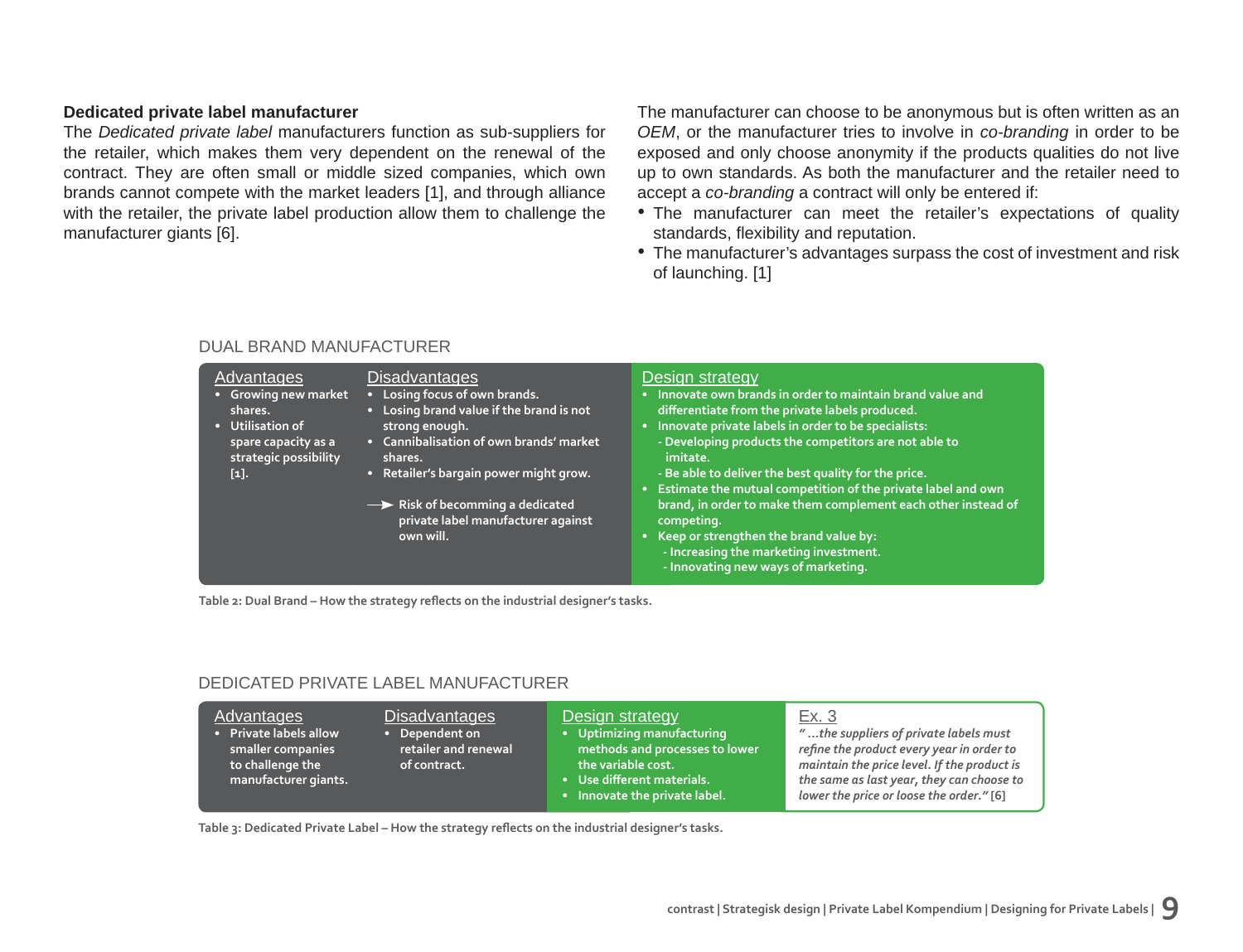## **DEGREE OF RELATION**

Private labels' degree of relation to retailer and manufacturer differs. This can be described as either *adopted sub-brands*, *separate developed brands*, *delinked brands* or *co-brands* (fig. 4-6). The following describes how these relations affect the industrial designer's role and makes it more complex.

Table 1-3 reveal that each manufacturer strategy poses challenges for the industrial designer, but the ones described in table 2 seem to include the tasks of table 1 and 3, and therefore the following argumentation will focus on the *dual brand* manufacturer.

### **DEFINITIONS**

*Adopted sub-brands* and *separate developed brands* have a clear link to the store they are bought in.

Adopted sub-brands (fig. 4) are often standard products and packaging developed by the manufacturer and offered to stores as private labels.

**Separate developed** private labels (fig. 5) are unique products competing for brand value. They are developed for a specific retailer, who decides the quality, price level, packaging etc., and therefore the product cannot be distributed under a different label in other stores. [1]



**Fig. 4: Adopted subbrand and delinked brand**



**Fig. 5: Separate developed brand and delinked brand**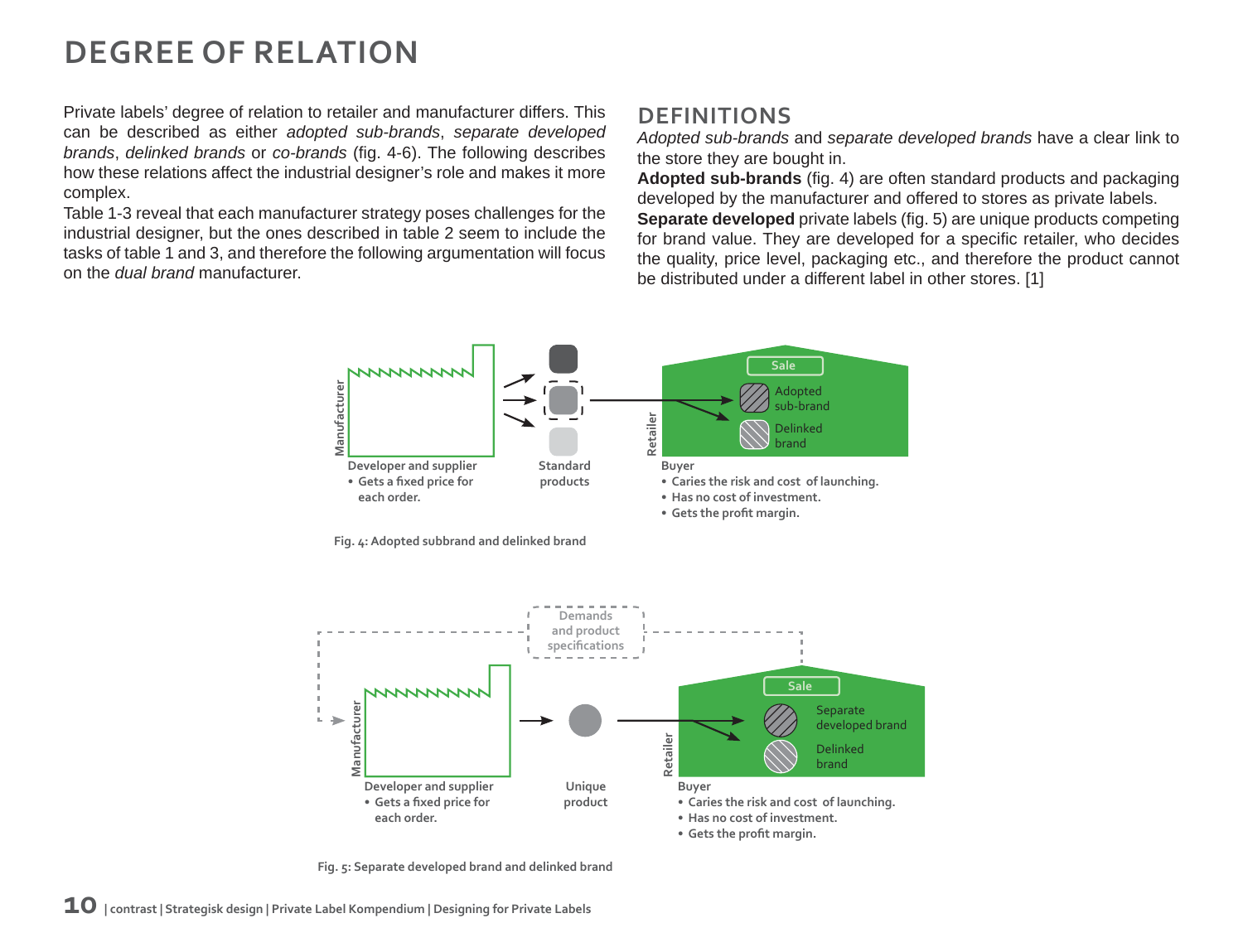**Delinked brands** (fig. 4 and 5) can be either standard or unique products, but they have no clear link to the store, and therefore the products cannot raise the image of the store or contribute to store loyal customers. At the same time they cannot damage the store image if they have a bad sale or the quality does not live up to the expectation of the customers. [1]

**Co-branding** (fig. 6) is an alliance between either two *national brands* or a *national brand* and a *private label* [4], and it gives a clear identification of the parties involved. It is often a close co-operation where the development of the product is a joint venture and the profit, investment and risk are equally divided between them. The parties' market position and reputation reflects on each other and support the values of the *co-brand*, which might result in a stronger market position. [1]

### **THE RETAILER AND MANUFACTURER SWITCH ROLES**

When private labels are not *co-brands*, the manufacturer becomes a subsupplier producing a defined amount of products for a specific price. The retailer takes care of the investment and sale and hereby takes over the risk of no sale and gain the profit if the product becomes a success. The more unique a private label is the higher risk the retailer has, and therefore the retailer will try to minimize the risk by raising the demand of support from the manufacturer, e.g. the knowledge of competitors, marketing and manufacturing methods. [1]



**Fig. 6: Co-brand**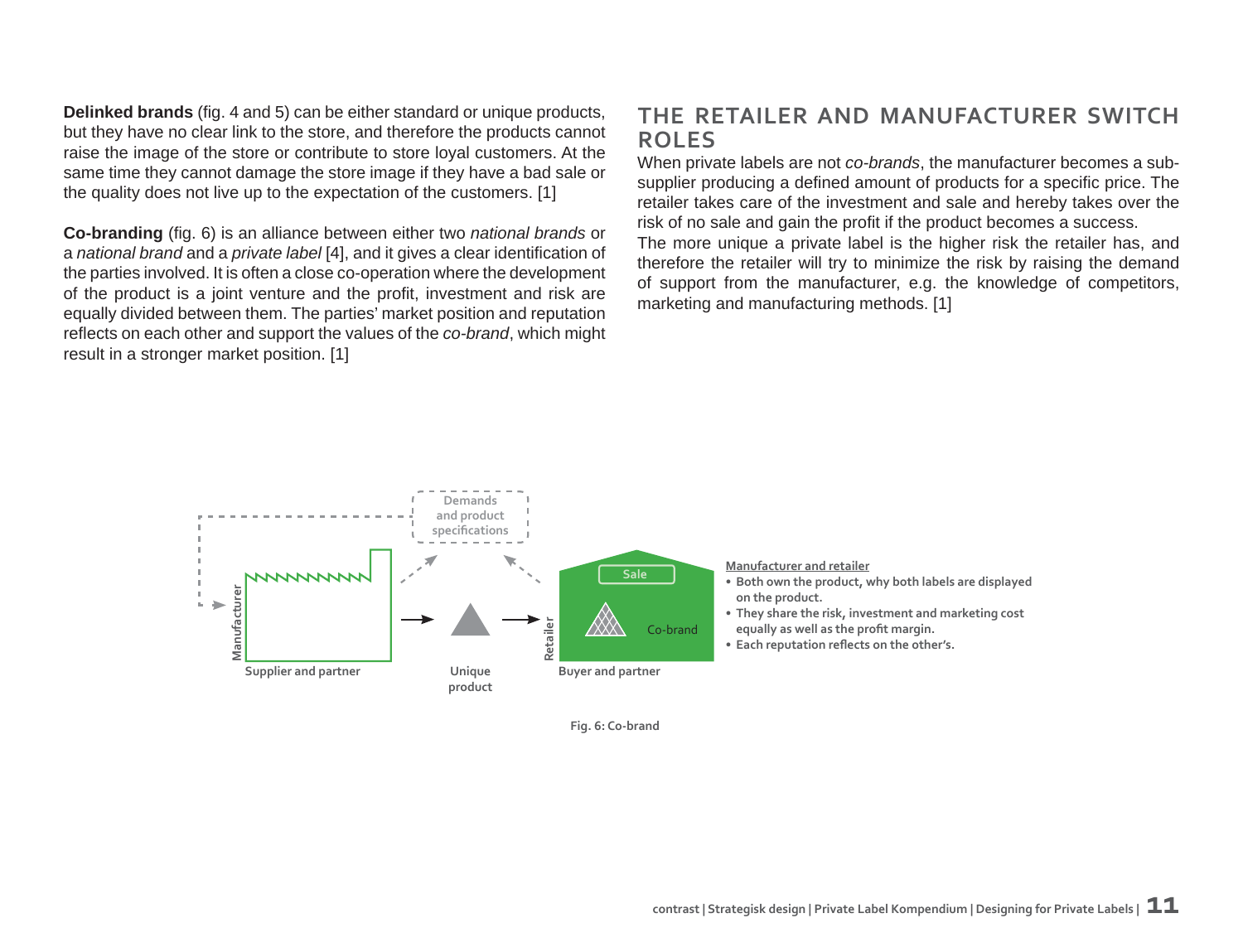## **THE INDUSTRIAL DESIGNER'S ROLE GETTING COMPLEX**

Figure 4-6 showed the manufacturer as the developer, which means the employer of the industrial designer, but the industrial designer could as well be employed by retailer or be involved as an external consultant. Consequently, the employment and degree of relation affects the industrial designer's tasks and the knowledge necessary to fulfil them.

#### **Employed by the manufacturer**

The industrial designer's conceptual level has an impact on how well the *dual brand* manufacturer can avoid cannibalism and the undermining of own brands, as the conceptual level consists of product appearance, target group, marketing etc.

*Adopted sub-brands* are the manufacturer's choice of offering the retailer a standard product, and therefore they must relate to the business plan and design strategy from the beginning.

*Separate developed brands* are more complex to handle as they have to relate to specific demands and product specifications given by the retailer. The industrial designer has to estimate if a private label agreement can be entered without a negative impact on own brands and therefore he has to form a design brief of how to do it, which requires knowledge and understanding of some of the private label mechanisms.

#### **Employed by the retailer**

When the industrial designer is employed by the retailer (e.g. IKEA or H&M), the tasks are similar to the designer employed by the *brand only* manufacturer (table 1).

The industrial designer needs only to fulfil the retailer's demands without considering the consequences of the sub-supplier's business, nevertheless he has to consider the manufacturing possibilities and require knowledge of market tendencies and competitive products, depending on the label category (e.g. *copycat*, *premium* etc.)

#### **Co-brands**

The industrial designer must fulfil the demands of both manufacturer and retailer when developing a *co-brand*, and he must seek to combine their strengths regardless which he is employed by.

#### **Employed as a consultant**

A consultant's tasks depend on whether he is employed by the manufacturer, the retailer or both. It is expected that he is an expert within private labelling or gathers the necessary information to execute the tasks in the best suited way for his employer.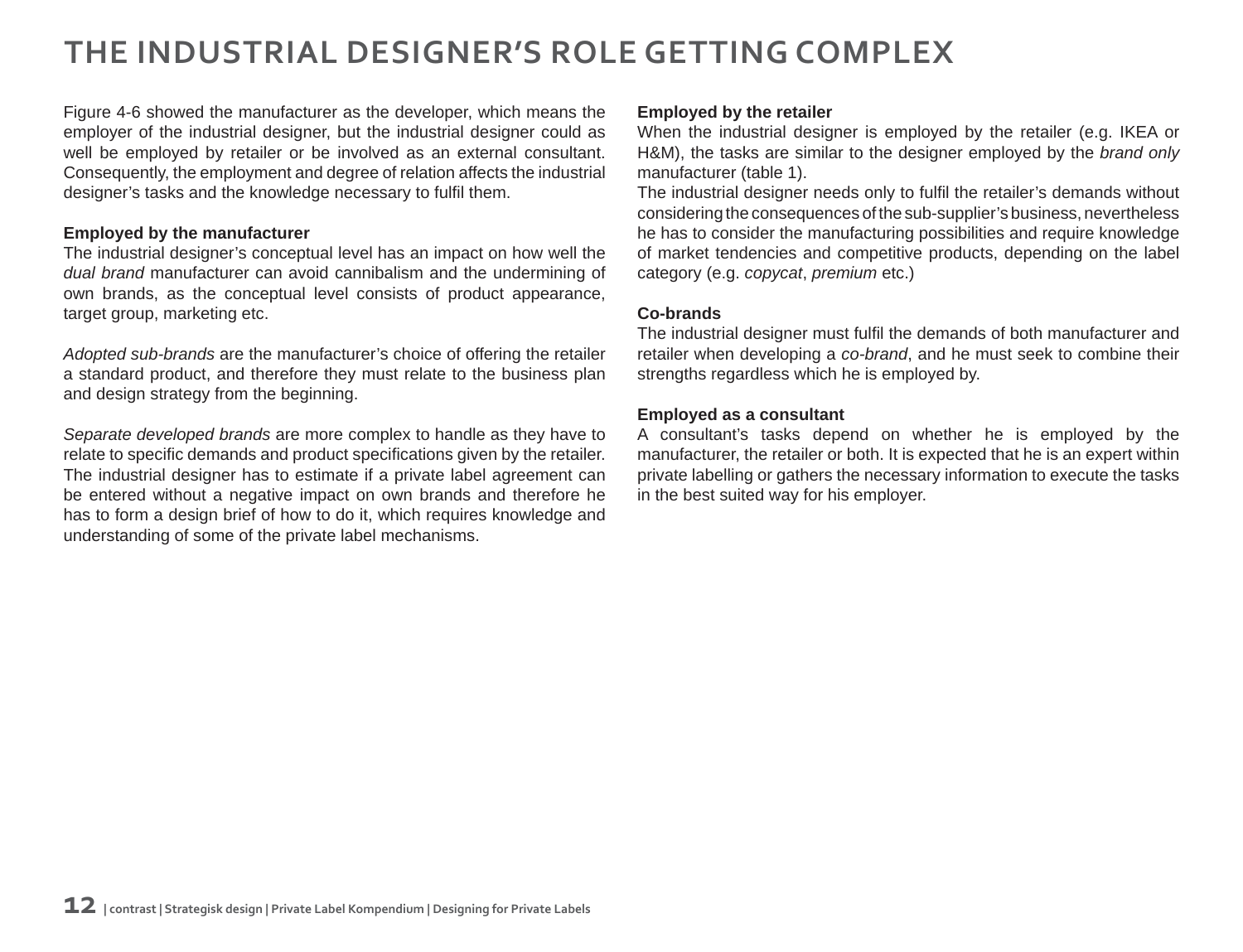## **DESIGN PROFESSIONALS AND PRIVATE LABELS ȃ A SURVEY**

If a company develops a long-term business plan including everything from developing and manufacturing to packaging and marketing the product, the industrial designer can contribute to each of these areas and support the development of a design strategy. In order to do so it might be valuable if the industrial designer has some sort of knowledge of the mechanism within private label manufacturing.

A screening of the industrial designers' knowledge and opinion of private label manufacturing has been made, in order to give an indication of how the subject is handled.

#### **The private label questionnaire**

In order to gain knowledge of the industrial designer's experiences and knowledge within private label production, a web based questionnaire was developed and used in the research survey. It has been send to 90 practicing Danish industrial designers and development engineers, having up to 6 years of experience employed by Danish consultant or manufacturing companies.

The questionnaire was accessible for a week (November, 2010), but only 17 answered it. In order to distinguish between the answers of the participants, they are referred to as P1-P17. [5]

### **THE RESPONDENTS AND THEIR EXPERIENCES**

The questionnaire revealed that half of the participants did not know what private label is about, and the other half primarily got their knowledge through their professional career, indicating that:

- Private label knowledge is gained through practice and not by education.
- Several manufacturers do not pass the knowledge on to the conceptual level of the industrial designer or simply do not consider private labels as a real competitor.

The lack of knowledge is not due to a limitation of product categories within private labelling, as the responses revealed private label production within all kinds of product categories such as the medico, wood and metal industry.

P5 did not have an immediate knowledge of private labels, but the following answers show a participation in *dual branding* of special developed products and *co-brands* within the *premium* and the *value innovator* category, indicating some industrial designers might be developing products for private label production without knowing much of the mechanism behind.

In addition none of the respondents have attended a seminar or workshop to gain a deeper and broader knowledge about private labelling, and only one of them has done independent studies of private labelling and is aware of it when shopping or if information is presented through media. This indicates that the manufacturer does not encourage the industrial designer to gain more knowledge than is provided by the company.

Only P2 and P5 want to gain more knowledge of the private label subject through seminars, workshops or the like, indicating that the industrial designers:

- Believe they have enough knowledge.
- Do not consider private label theory of great importance or know how it can benefit the product development.

As P2 is a consultant he might have a feeling that the knowledge can benefit his skills and make his business more attractive. As P5 did not have any knowledge within the area, she might want some in order to upgrade her skills and have a better understanding of the mechanisms she is dealing with in order to do a more efficient job.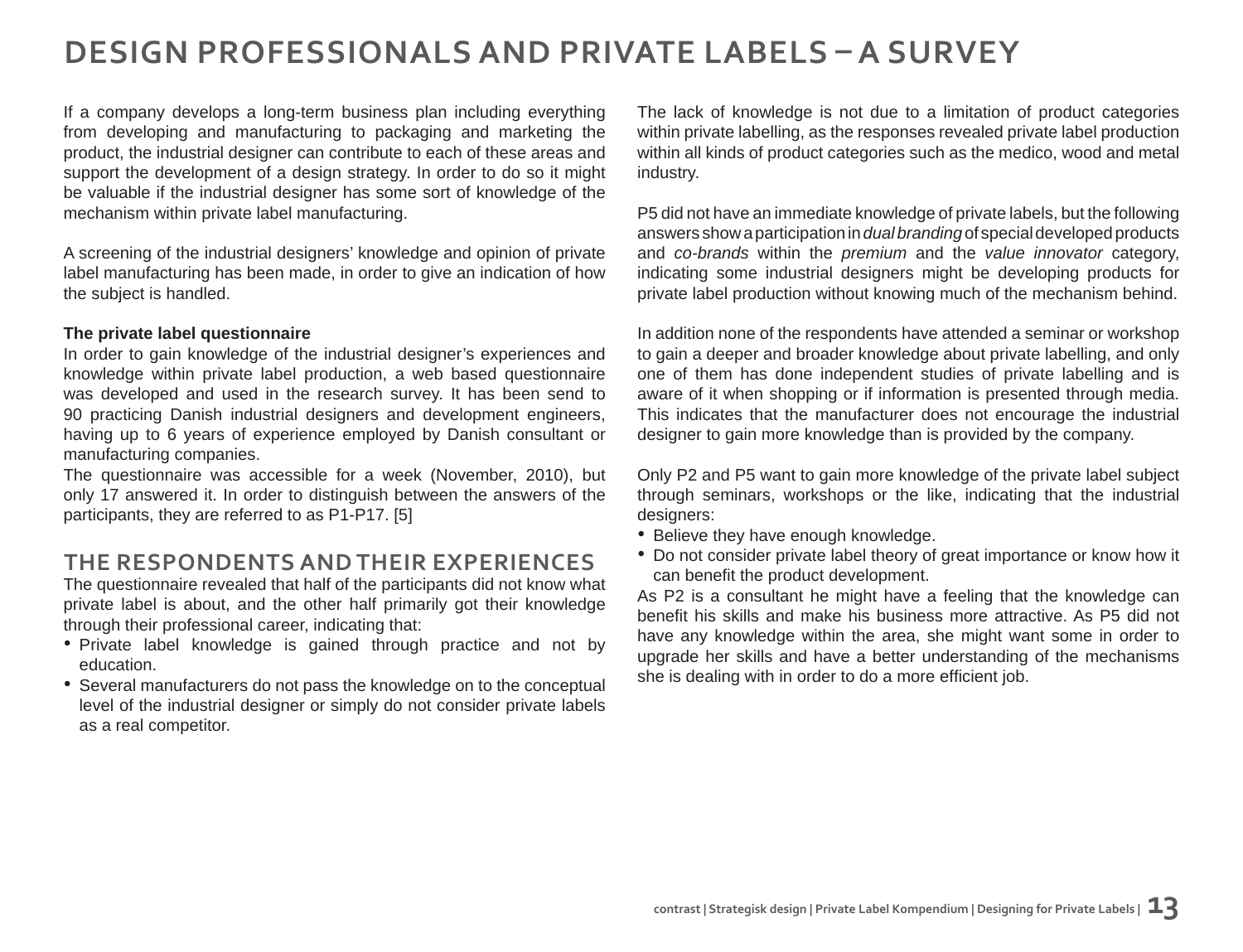#### **The importance of private label knowledge**

The manufacturers are in some degree aware of private label production, e.g. P1 is employed by a *brand only* manufacturer and designing high segment products. He knows of private labels existence, indicating that his employer takes private labels into consideration when benchmarking in order to differentiate own brands and keep brand value.

P4 is employed by a *dedicated private label* manufacturer, which produces *generic* products for a highly competitive area. He thinks private labels are a growing phenomenon due to the big chain stores getting more and more power, which is forced by the attempt to control the market and the manufacturer.

P4 estimates the largest disadvantage as:

*"The manufacturer can easily be replaced by another, as the manufacturer does not own the brand".*

In order to overcome the challenge he suggest to:

*"Create unique products which you believe can be used within private labelling."*

#### Indicating:

- P4 has practical knowledge of the private label mechanisms.
- How important the knowledge is within the conceptual level.

Some of the respondents are employed by *dual brand* manufacturers, where the *premium* and *separate developed products* seem to be in focus and might be a part of a *co-brand*, while the *generic* products are avoided indicating:

- That the retailers have a growing demand for high segment products of good quality.
- Risk of cannibalising the brands and undermining the brand value, as the quality gap between private labels and brands is getting smaller.
- How essential the knowledge of private label strategies and mechanisms is and that the importance of it increases.

Still, none of these respondents can give a concrete example on which advantage or disadvantage the manufacturer faces or know which design strategy could be in use, when producing and developing private labels. Furthermore none of the respondents know which design related possibilities or challenges they must consider, when designing for private label manufacturing.

### **DISCUSSION**

Based on the assumption of the questionnaire and the theory, private label knowledge seems of an increasing importance with regard to the manufacturer's business plan as well as the conceptual level of the industrial designer, in order to ensure the company's strategic survival.

Nevertheless, the industrial designers' knowledge seems limited, indicating a lack of focus and education within the area, and therefore:

- The manufacturer should encourage their industrial designers to attend conferences, seminars etc. to gain more knowledge.
- The educational institutions should consider private label theory as a part of the education of industrial designer or development engineers.

As the response of the questionnaire is very limited, the survey is insufficient and can only be serving as an indicator. In order to have a more accurate result a new survey must be developed and forwarded to a larger group of respondents. Additionally the relations between the retailer and manufacturer might be included in order to identify the complexity of these.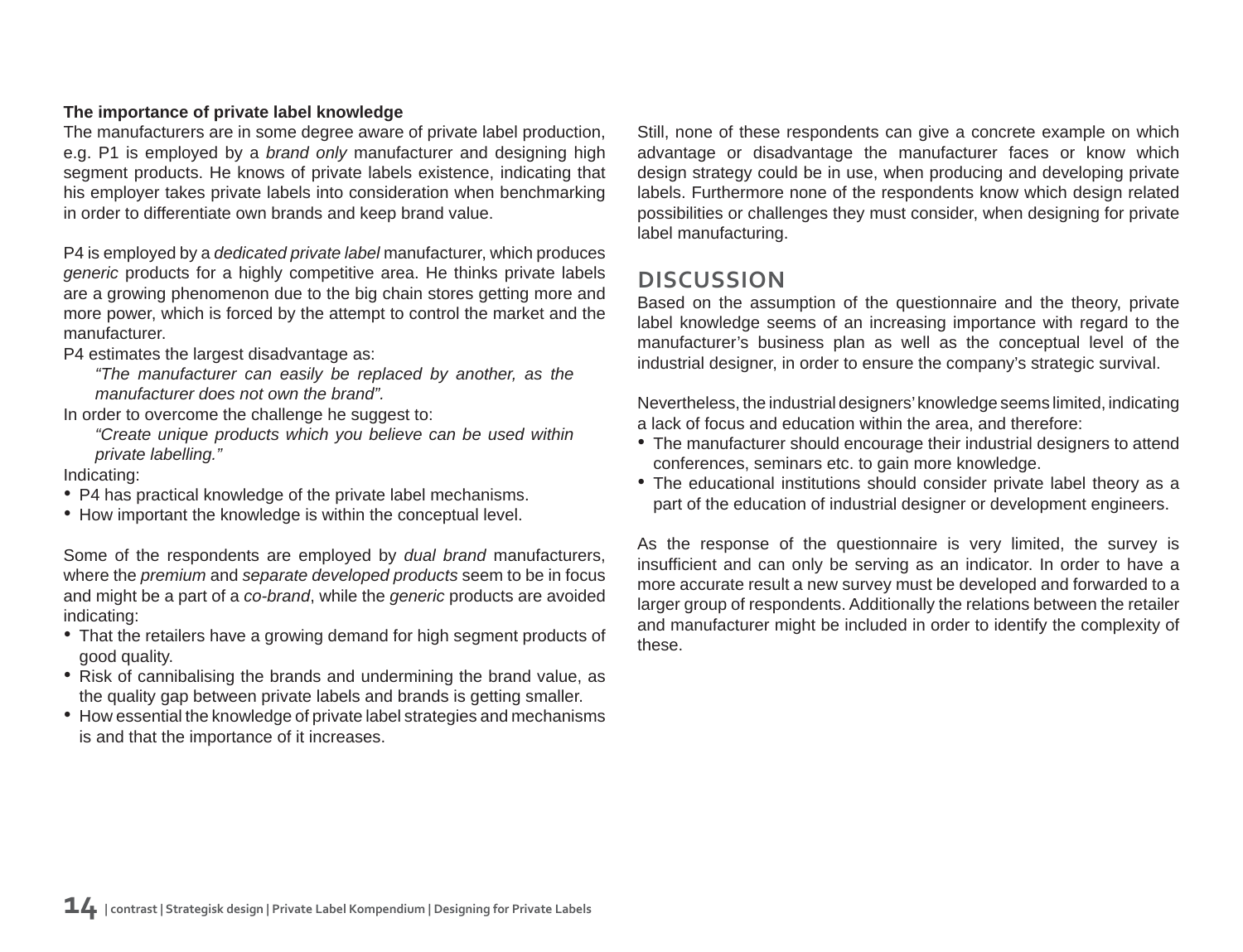



Som "Designing for Private Labels" konkluderede, er det ikke uvæsentlig, at producenten ved, hvilke konsekvenser det får at gå fra *brand only* til *dual brand* producent, men det er ikke kun producenten, private labels har indflydelse på. Når et private label eksempelvis introduceres på et "brand" marked, kan det have en indvirkning på prisudviklingen og innovationen af de eksisterende produkter.

Dette kapitels første afsnit vil uddybe nogle af de faldgrupper en *dual brand* producent skal tage højde for, for at undgå at forretningsstrategien undermineres, på grund af aftageren har for stor forhandlingskraft. Det efterfølgende afsnit vil derefter danne et overblik over, hvilke

konsekvenser introduktionen af et private label kan have for markedet, og hvorfor kundesegmentet og brandimage er afgørende faktorer for producenten.

**Ill. 1: Private label teori**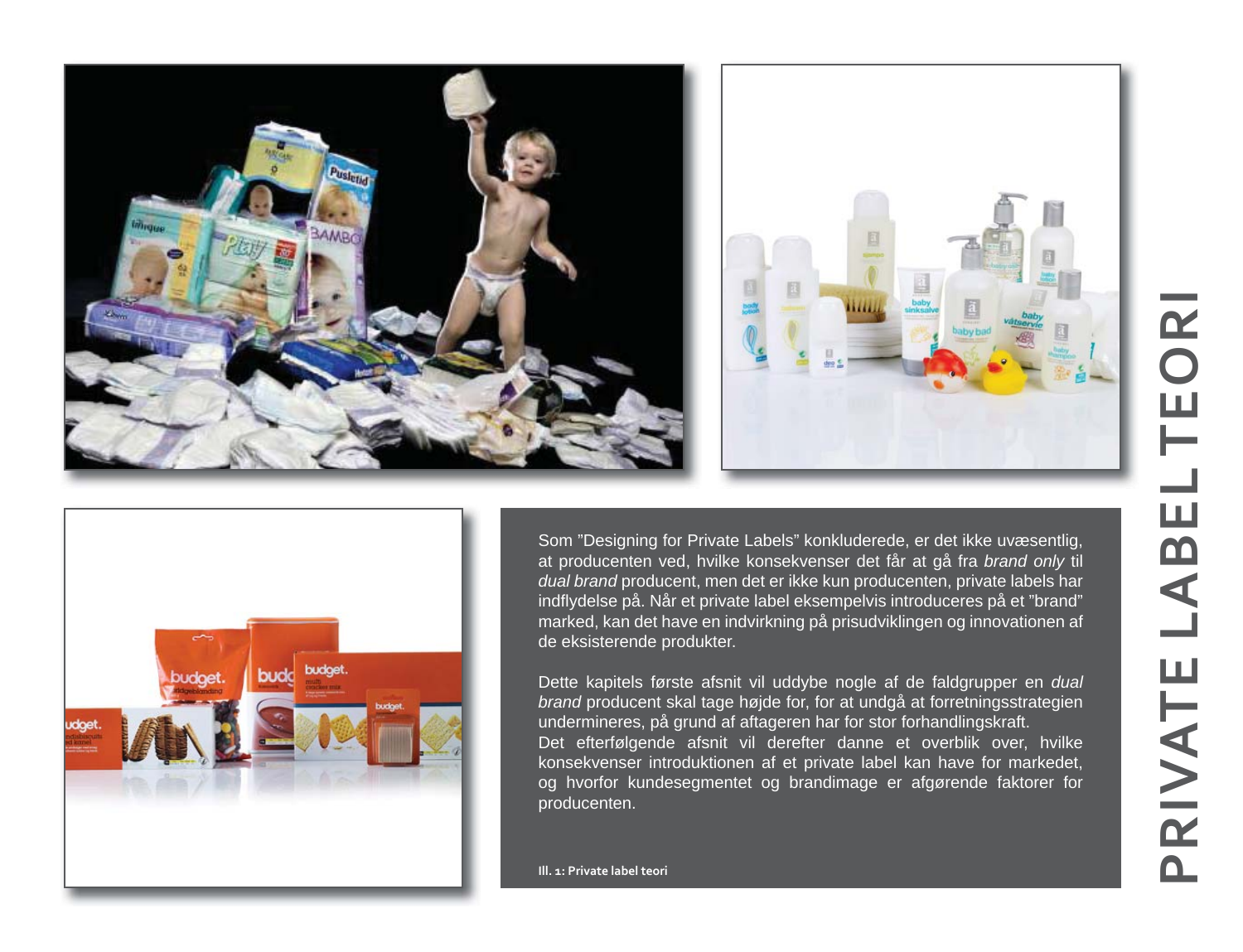## **KORTSIGTET VINDING ELLER LANGSIGTET STRATEGI**

Ifølge den videnskabelige artikel er det vigtigt med en langsigtet forretnings- og designstrategi uanset om virksomheden ønsker at indgå i et private label samarbejde eller fravælger det. Derfor bør en *dual brand*  producent nøje overveje, om private label produktion, påvirker egne brands i produktionen eller ved salg.

Artiklen viser endvidere, at magten kan flyttes fra producent til aftager, og derfor uddyber dette afsnit hvilke mekanismer, der gør sig gældende, når dette sker, samt hvad producenten kan gøre for at forhindre det.

### **OVERSKYDENDE KAPACITET ‐** *DUAL BRAND*  **PRODUCENT**

Hvis en virksomhed har overskydende kapacitet, kan det virke tiltalende at benytte private label produktion til at udfylde hullet og skabe ekstra omsætning. Den endelige fortjeneste afhænger imidlertid af flere faktorer, og om virksomheden kun koncentrerer sig om den kortsigtede vinding i stedet for at se nærmere på de langsigtede konsekvenser.

#### **Kortsigtet vinding – den onde cirkel**

Nogle producenter kan fristes til at indgå en aftale med en aftager, hvor kun de variable omkostninger og egen profit er dækket. Dette kan skyldes kombinationen af to faktorer:

- De faste omkostninger skal betales uanset om der produceres private labels eller ej.
- Private label produktionen er enten tids- eller kvantitetsbegrænset.

Hvis private label produktet bliver en succes, vil aftageren forsøge at forlænge kontrakten, og derfor er det nødvendigt at medregne de fasteomkostninger allerede inden kontrakten indgås første gang. Hvis dette ikke er tilfældet, vil de faste omkostninger æde producentens profit  $(fiq. 7)$ .



Fig. 7: Eksempel på kortsigtet og langsigtet profit for producenten, hvis der ikke tages højde for de faste omkostninger - Efter Kumar og Steenkamp [1, fig. 8-1, s. 135]

| Forhandlerens profit  |
|-----------------------|
| Variable omkostninger |
| Faste omkostninger    |
| Producentens profit   |
|                       |

Et konstrueret eksempel, hvor salgsprisen for private label ligger 10kr under producentens brand. Der skal derfor sælges 3 stk private label for at opnå samme fortjeneste som ved producentens eget brand.

Hvis et private label kannibaliserer egne brands, skal det i dette eksempel erobre mindst dobbelt så mange nye markedsandele (fig. 8)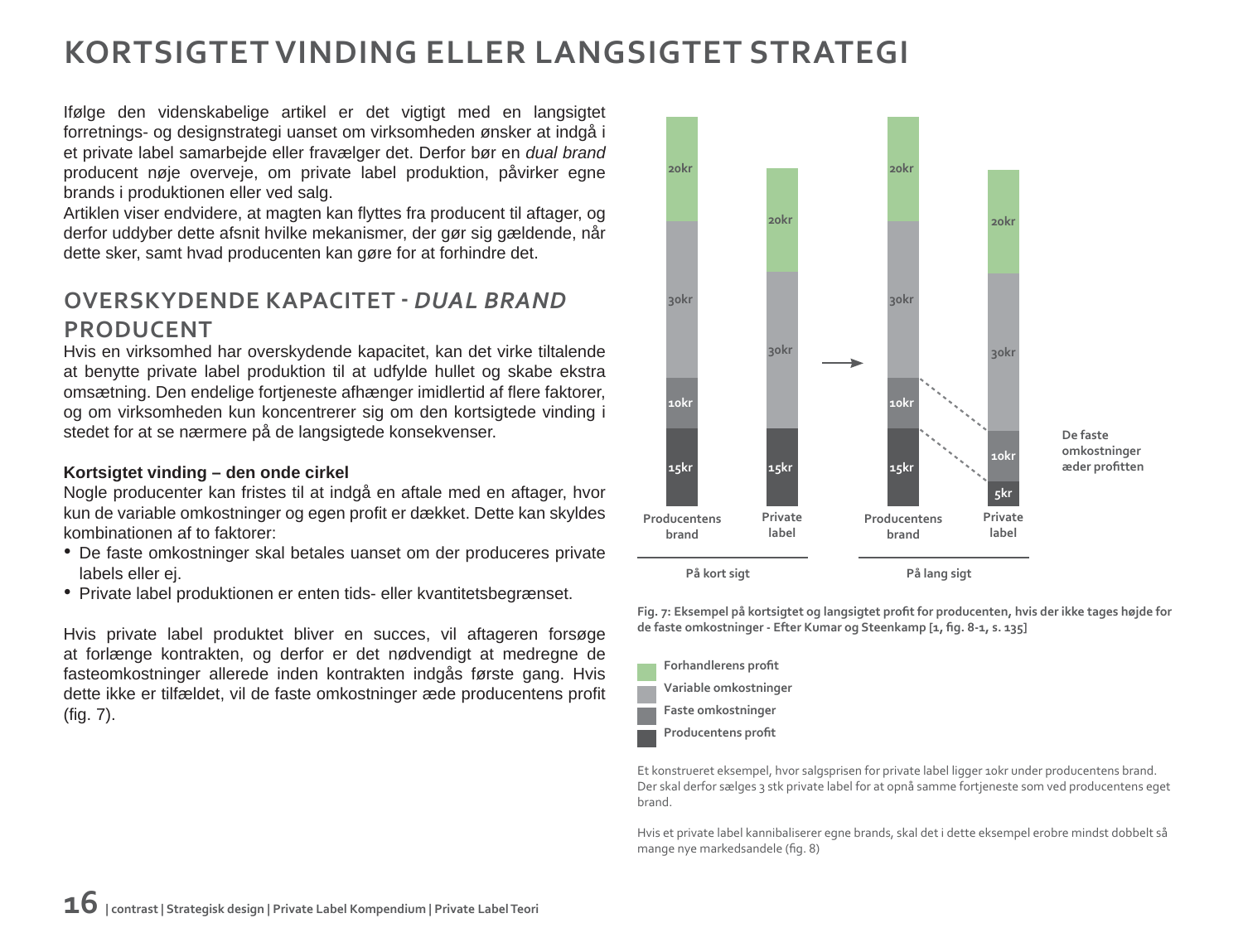Succesen kan medføre, at private label produktet kannibaliserer egne markedsandele, hvis det ikke afviger fra producentens egne brands. Producenten kan derfor enten være presset til eller selv ønske at indgå en ny kontrakt med aftageren for ikke at miste markedsandele. Dette kan betyde, at:

- Aftager presser prisen eller hæver kvalitetskravet, eftersom dennes forhandlingskraft er øget.
- Den samlede fortjenesten er lavere end før private label produktionens indgåelse, hvis der ikke er taget højde for de faste omkostninger (fig. 7 og 8).
- Fokus flyttes fra egne brands til private labels, hvis der ikke er afsat ekstra tid til forhandlinger og håndteringen af private labels.

Aftageren kan også vælge at skifte til en konkurrerende producent, der kan levere samme produkt billigere eller til en bedre kvalitet. Ud over risikoen for at miste markedsandele kan det få den konsekvens, at aftageren tager produktionshemmeligheder med sig.

*"I USA har prispresset betydet, at leverandører af private labels hvert år skal udvikle produktet for at fastholde prisen. Er varen den samme som sidste år, kan de vælge mellem at gå ned i pris eller miste ordren."* [6]

Dette kan illustreres ved en ond cirkel, hvor producenten fastholdes af aftagerens magt, som vokser i takt med succesen af private label produktet  $(fiq. 9)$ .



I alt: 25kr

[1]

Tabt fortjeneste efter introduktion af private label: 5kr

Fig. 9: Den onde cirkel - Efter Kumar og Steenkamp [1, fig. 8-2, s. 140]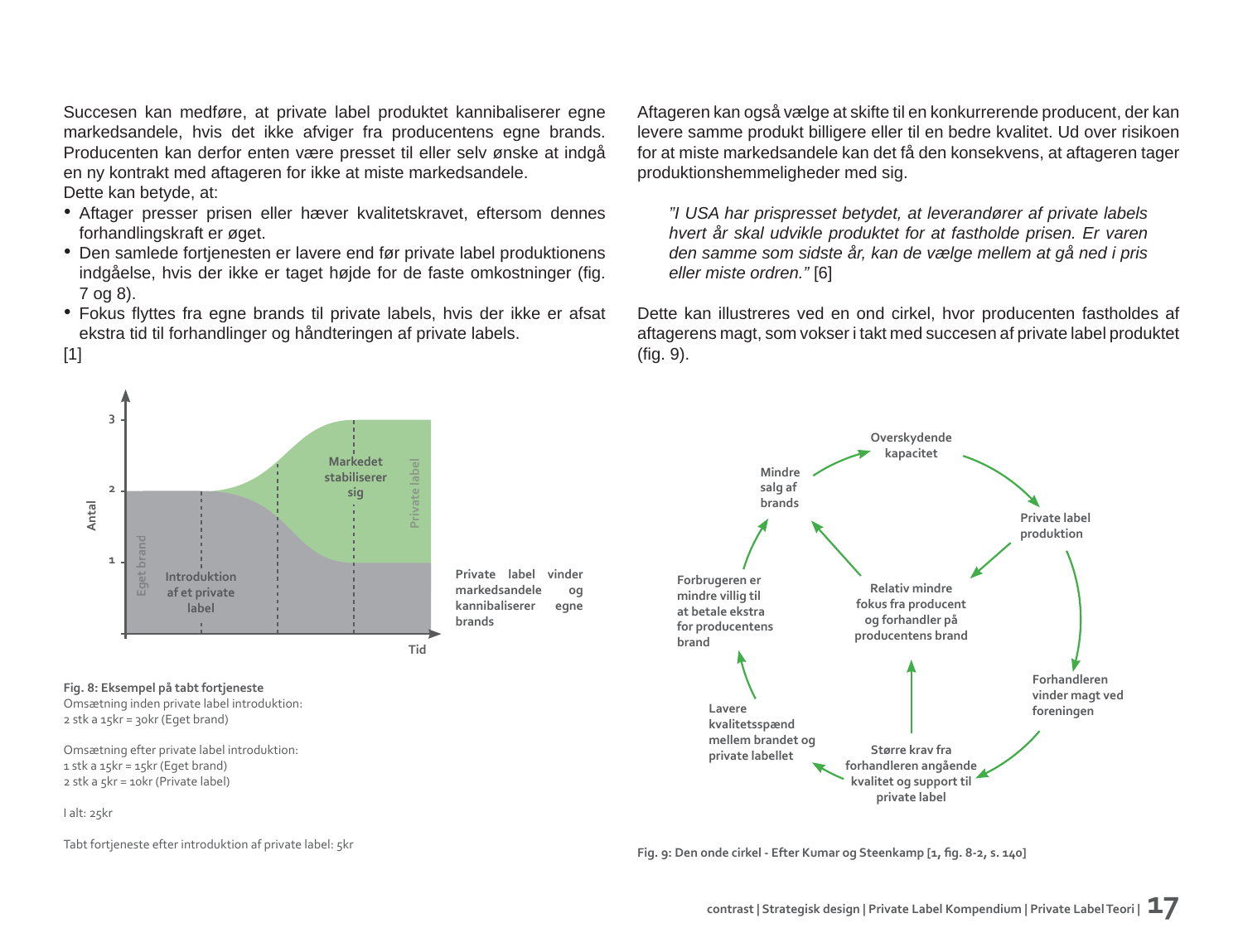#### **Langsigtet strategi**

Ved at se private label produktion som en langsigtet strategi, er det muligt at takle disse problematikker inden de opstår, enten ved at afvise private label produktion eller benytte den som en strategisk vinding.

Den langsigtede strategi omkring overskydende kapacitet afhænger af om den er strukturelbetinget eller tidsbegrænset.

Hvis det er strukturelbetinget, kan virksomheden overveje at benytte private label produktion til finansiering af en nedjustering.

Hvis den overskydende kapacitet derimod er tidsbegrænset, kan der indgås en tidsbegrænset kontrakt med aftageren indtil salget af egne brands stiger igen. På denne måde undgås nedlukning af produktionslinjer og fyring af medarbejdere.

Endelig kan en langsigtet strategi også inkludere private label som en fremtidig forretningsstrategi. Dette kan lade sig gøre, hvis producenten er specialist indenfor sit felt og enten er den eneste, der kan producere produktet eller kan producere den bedste kvalitet til prisen.

Figur 10 viser hvilken type strategi, der bør anvendes afhængig af situationen.

 $[1]$ 



Fig. 10: Hvornår et private label samarbejde er en rentabel strategi - Efter Kumar og Steenkamp [1, fig. 8-3, s. 143]

*Indeks* **Den konkrete virksomheds totale omkostninger TO** firma i fokus **= FO** firmaet i fokus **+ VO** firmaet i fokus

**TO**fi rma i fokus **= Totale omkostninger**

**FO**<sub>firma i fokus</sub> = **Faste omkostninger** 

**De faste omkostninger går til afskrivninger, rente-udgifter, leje af produktionshaller mv.**

**VO**<sub>firma i fokus</sub> = **Variable omkostninger** 

**De variable omkostninger består af omkostninger til at producere varen såsom råvarer, produktion og lønninger.**

**VO**konkurrent **er de variable produktionsomkostningerne, som et** 

**vilkårligt konkurrerende fi rma har ved fremstillingen af samme private label.**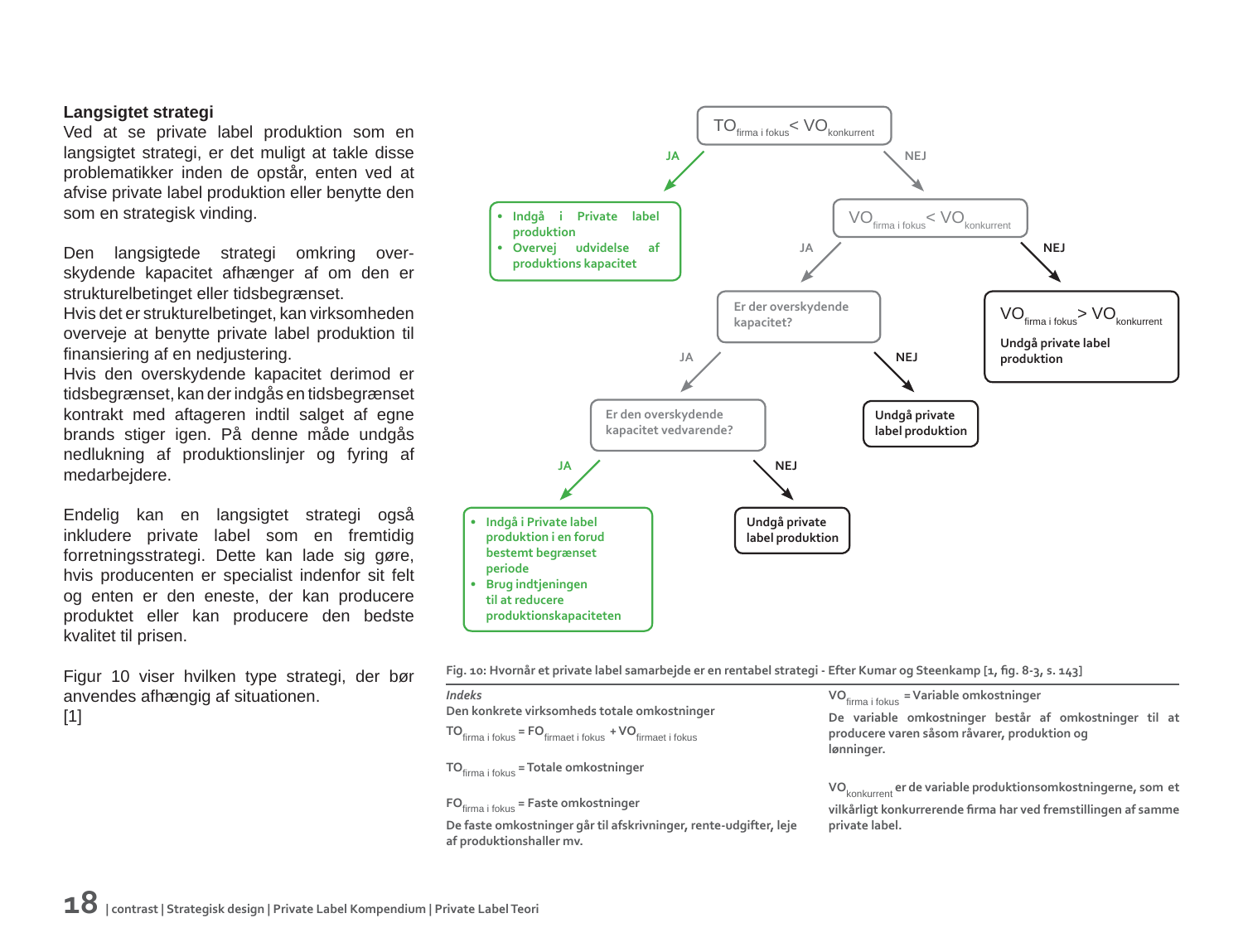# **MÅLGRUPPE OG BRANDIMAGE**

Dette afsnit ser nærmere på, hvordan private labels og forbrugernes indkøbsvaner kan påvirke efterspørgslen på brands og dermed deres pris og kvalitet.

### **KATEGORIINDDELING AF FORBRUGERNE**

Forbrugerne kan inddeles i fire kategorier; the *private label buyers*, *random buyers*, *toss-ups* og *brand buyers* (fig. 11), hvor *random buyers* og *tossups,* hverken er loyale overfor private labels eller producentens brands, og derfor veksler mellem de to typer af produkter. [1]

**Random buyers** går efter den bedst forventede kvalitet, og det er derfor vigtig for producenten at udvide spændet enten ved at give forbrugeren en følelse af merværdi eller ved at gøre produktet mere eksklusivt.

**Toss-ups** er mere prissensitive og går efter det bedste tilbud, uanset mærke. [1]



**Opfattede kvalitetsforskel mellem private labels og producent brands**

### **KONKURRENCEEVNEN**

Forbrugerens forventede kvalitetsspænd mellem private labels og brands bliver mindre, da kvaliteten af private labels tilnærmer sig og i nogle tilfælde overstiger de førende brands, hvilket udfordrer brandproducenterne. Ifølge Bjarke Larsen, redaktør for KONTOR|papir, og Eric Bruhn, direktør i Dagligvareleverandørernes Forening, er private label produktion en gevinst for forbrugeren eftersom det øger antallet af kvalitetsprodukter til en fair pris og tvinger producenten til at tænke innovativt og udvikle nye produkter. [6], [13]

Private labels er en god forretning for forhandlerne, da det tillader dem en større profitmargin og derfor sætter Klaus Jørgensen fra Landbrugsrådet spørgsmålstegn ved om private labels er en forbrugergevinst eller om det nærmere en gevinst for forhandlerne:

*"Mister leverandørerne en ordre, vil de tie stille og håbe på at få ordren næste år. Som vi ser det, fl ytter udviklingen med fl ere private labels magten fra fødevareproducenterne og forbrugerne over til detailhandlen."* [6]

Mayland's marketingschef, Lars Rasmussen, tvivler også på forbrugerens gevinst, da han vurderer, at stærke livsstilsprodukter ikke er så mærkede af private labels indtog, eftersom disse brands henvender sig udelukkende til *brand buyers*, hvor prisen er ligegyldig. På baggrund af dette, vurderer han, at markedet ikke er blevet større ved introduktionen af private labels men kun mere segmenteret, hvilket giver større spredning på kvalitet og pris. Dette kan resultere i, at producenten vælger at fokuserer på livsstilsprodukterne, for at skabe et større kvalitetsspænd mellem private labels og egne brands for dermed at skabe merværdi. [13]

Fig. 11: De fire forbrugergrupper - Efter Kumar og Steenkamp [1, fig. 6-2, s. 92]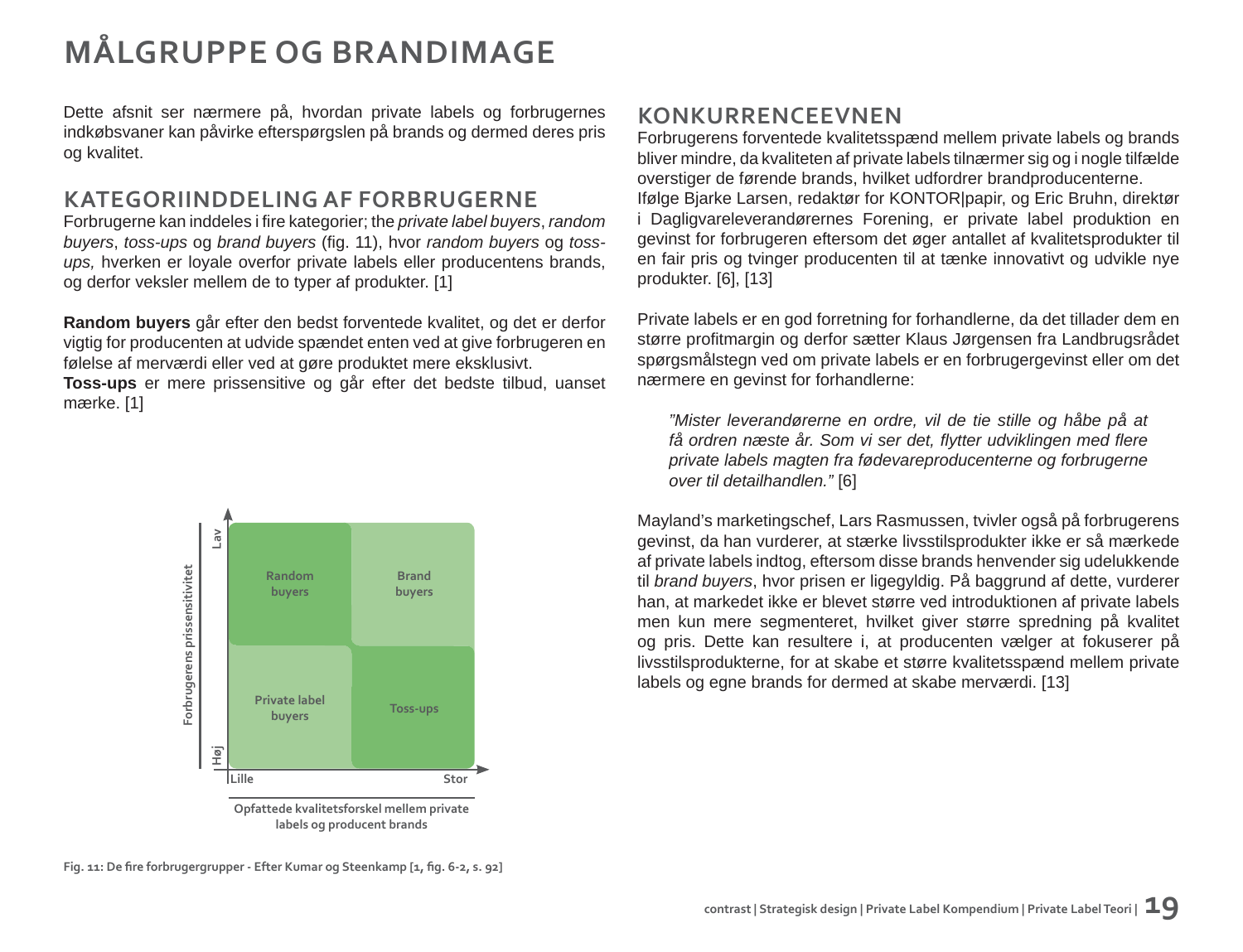Denne teori understøttes af Gabrielsen, Steen og Sørgard, da de udtaler at prisen på producentens brands ikke nødvendigvis vil blive reduceret ved introduktion af private labels:

*"After entry of a private label each producer of a national brand may fi nd it attractive to sell only to the consumers located close to its product in the characteristic space. This may lead to an increase in the price of the national brand, since it before entry sets a low price to attract consumers located far away from its location."* [3]

| Hvorvidt private labels er en gevinst for konkurrenceevnen<br>afhænger derfor af:                                                                                                                        | <b>Uddybning</b>                                                                                                                                                                                                                                                                                                        | Konsekvenser                                                                                                                                                                                                                                                            |
|----------------------------------------------------------------------------------------------------------------------------------------------------------------------------------------------------------|-------------------------------------------------------------------------------------------------------------------------------------------------------------------------------------------------------------------------------------------------------------------------------------------------------------------------|-------------------------------------------------------------------------------------------------------------------------------------------------------------------------------------------------------------------------------------------------------------------------|
| Hvor stærk producentens brand er og hvor mange loyale<br>kunder det har.                                                                                                                                 | Jo stærkere brand og jo mere loyale kunderne er, desto<br>nemmere kan producenten nøjes med at fokusere på disse<br>og være ligeglade med de vægelsindede kunder - random<br>buyers og toss-ups.                                                                                                                        | Prisstigning af producentens brands.                                                                                                                                                                                                                                    |
| Hvor succesfuldt et private label er.                                                                                                                                                                    | Jo større succes, desto mere indflydelse har det på<br>producentens brands og priser.                                                                                                                                                                                                                                   | Dette kan betyde at brandproducenten enten:<br>· Reducerer prisen på produkterne eller<br>Øger kvaliteten og/eller mere intens markedsføring,<br>hvilket øger omkostningerne og eventuelt antallet af<br>brandloyale kunder, hvilket betyder at prisen bliver<br>hævet. |
| Hvor stor differentiering, der er mellem et brand og et<br>private label.                                                                                                                                | Jo større forskel, desto mindre indflydelse har et private<br>label på et brand og dets pris.                                                                                                                                                                                                                           | Ingen effekt på pris eller kvalitet.                                                                                                                                                                                                                                    |
| Om producenten skifter forretningsstrategi og grupperer<br>markedet i et høj- og et lavsegment, og derved undgår at<br>et produkt skal henvende sig til både Brand buyer, Toss-<br>ups og Random buyers. | Producenten har mulighed for at opdele sine brands i<br>to kategorier, hvor den ene er af lavere kvalitet end den<br>anden og kan sælges til en lavere pris, eventuelt som<br>private labels. Den anden kategori gør det muligt at<br>fokusere på de brandloyale kunder, som gerne vil betale<br>for brand og kvalitet. | Prisen kan hæves på egne brands. Producenten har<br>mulighed for mersalg, hvis brandværdien hæves på egne<br>brand, da det gøres mere eksklusivt, når de ikke skal<br>henvende sig til Random buyers eller Toss-ups.                                                    |

**Tabel 4: Private labels indfl ydelse på konkurrenceevnen [3]**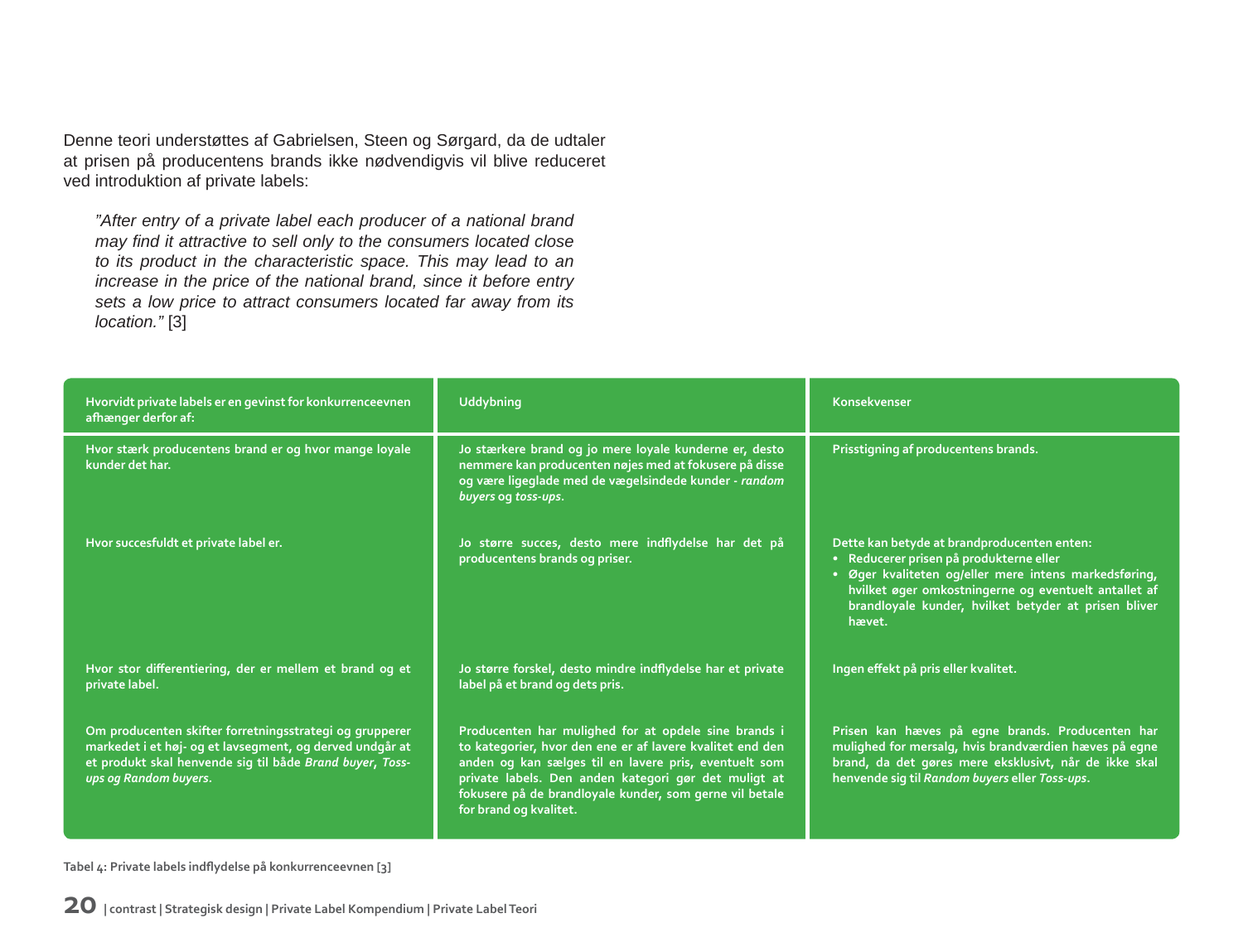



Dette kapitel giver et kort resumé af de forrige kapitler for at fremhæve de problematikker, der kan opstå ved introduktionen af et private label. Afslutningsvis angives litteratur- og illustrationslisten.

**Ill. 2: Konklusion og referencer**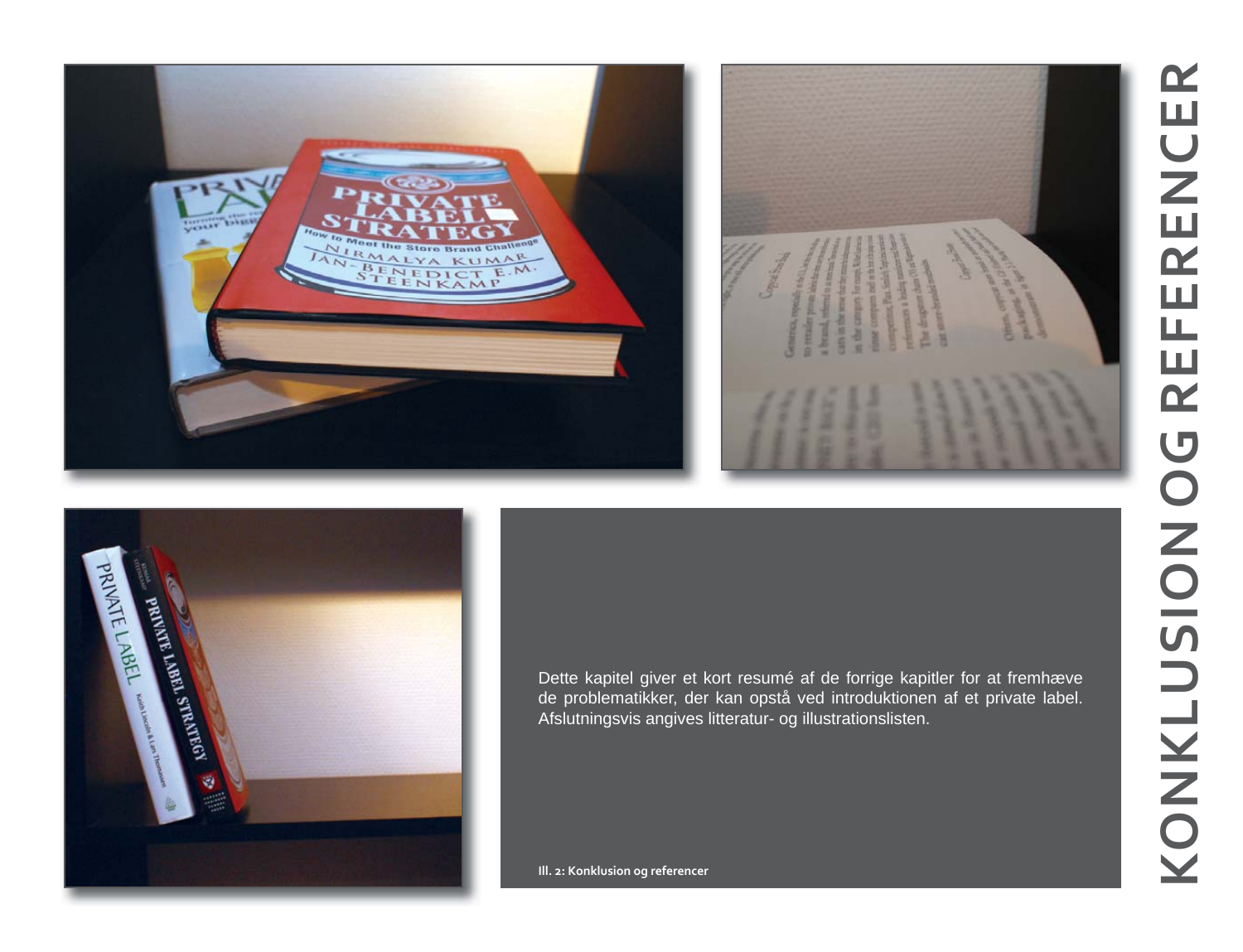## **KONKLUSION**

Inden en producent indgår i et private label samarbejde, er der nogle faktorer, denne skal være opmærksom på. Som udgangspunkt skal en langsigtet forretningsstrategi udvikles, som med fordel kan inkludere en designstrategi.

Denne strategi skal laves på baggrund af virksomhedens nuværende og fremtidige situation, hvor der tages højde for virksomhedens brandværdi, målgruppe og konkurrenceevne i forhold til konkurrerende producenter.

Hvis producentens brandværdi og kvalitetsspænd er for lav i forhold til et private label, er der en stor risiko for, at private label produktet kannibaliser egne markedsandele, uanset om det er producenten selv eller en konkurrent, som fremstiller det. På grund af dette bør private labels altid indgå i benchmarking, for at kunne målrette egne brands og markedsføringen af dem.

Samtidig kan private labels åbne op for nye markedspotentialer, hvis egne brands er begrænset af en specifik målgruppe eller af, at brandværdien ønskes bevaret. Med den rette strategi kan private labels og egne brands derfor supplere hinanden i stedet for at kannibalisere.

Dette kan eksempelvis gøres ved at:

- Producere produkter indenfor anden produktkategori end egne brands.
- Producere private labels til et andet segment end egne brands, eksempelvis ved:
	- Differentieret pris og kvalitet, som giver større kvalitetsspænd mellem de to mærker.
	- Differentieret design, målgruppe og salgskanaler så forbrugeren ikke umiddelbart vil sammenligne de to mærker.

Ved dual branding er der en risiko for at miste fokus af egne brands, og der må derfor afsættes ekstra tid til private label området med hensyn til forhandling, salg, udvikling, markedsanalyse mv. alt afhængig af, hvilke delprocesser aftageren selv tager sig af.

Forhandlingerne kan betyde, at kravene skærpes for producenten, men for at reducere aftagerens forhandlingskraft, kan producenten indvillige i at indgå i et co-brand. Herved ejer begge parter produktet og deler investering, risiko og fortjeneste ligeligt. Sådan et samarbejde betyder også, at hver parts omdømme smitter af på den andens, og derfor bør producenten overveje hvilken samarbejdspartner, der kan være med til at øge brandværdien af egne brands.

Producenten kan også forsøge at blive specialist indenfor området, ved at kunne producere den bedste kvalitet til den laveste pris, eller være den eneste, der kan producere produktet. Et af midlerne er innovativt design og udvikling, der gør kopieringen af produkterne vanskelig; mens et andet er udvikling af nye produktionsmetoder eller justering af produkterne, så de variable omkostninger reduceres.